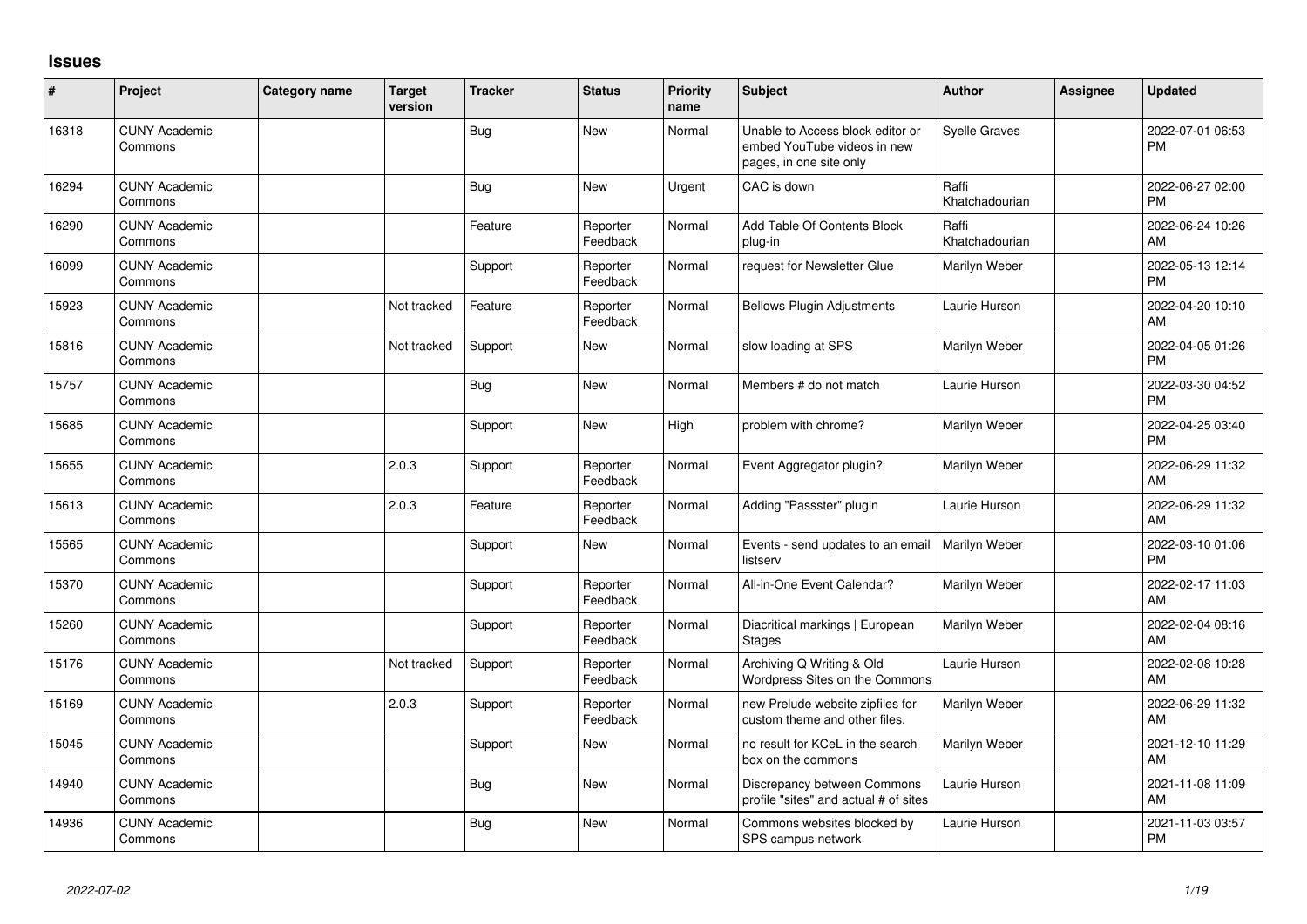| ∦     | Project                         | <b>Category name</b> | <b>Target</b><br>version | <b>Tracker</b> | <b>Status</b>        | <b>Priority</b><br>name | <b>Subject</b>                                                   | <b>Author</b>           | <b>Assignee</b> | <b>Updated</b>                |
|-------|---------------------------------|----------------------|--------------------------|----------------|----------------------|-------------------------|------------------------------------------------------------------|-------------------------|-----------------|-------------------------------|
| 14900 | <b>CUNY Academic</b><br>Commons |                      | Not tracked              | Support        | Reporter<br>Feedback | Normal                  | previous theme?                                                  | Marilyn Weber           |                 | 2021-10-25 10:31<br>AM        |
| 14842 | <b>CUNY Academic</b><br>Commons |                      | Not tracked              | Support        | Reporter<br>Feedback | Normal                  | Question about widgets and block<br>editor                       | Gina Cherry             |                 | 2021-10-06 03:01<br><b>PM</b> |
| 14792 | <b>CUNY Academic</b><br>Commons |                      |                          | <b>Bug</b>     | <b>New</b>           | Normal                  | Inconsistent email notifications<br>from gravity forms           | Raffi<br>Khatchadourian |                 | 2021-10-04 01:50<br><b>PM</b> |
| 14784 | <b>CUNY Academic</b><br>Commons |                      |                          | Support        | Reporter<br>Feedback | Normal                  | User report of logo problem when<br>using Customizer theme       | Marilyn Weber           |                 | 2021-09-17 10:25<br>AM        |
| 14629 | <b>CUNY Academic</b><br>Commons |                      | Not tracked              | Bug            | Reporter<br>Feedback | Normal                  | Possible Post Order Bug?                                         | <b>Syelle Graves</b>    |                 | 2021-09-14 10:47<br><b>AM</b> |
| 14538 | <b>CUNY Academic</b><br>Commons |                      | Not tracked              | Support        | Reporter<br>Feedback | Normal                  | <b>Weebly To Commons</b>                                         | Laurie Hurson           |                 | 2021-09-14 10:47<br>AM        |
| 14398 | <b>CUNY Academic</b><br>Commons |                      | Not tracked              | Support        | Reporter<br>Feedback | Normal                  | Events plug-in notification problem                              | <b>Marilyn Weber</b>    |                 | 2021-05-11 11:21<br>AM        |
| 13912 | <b>CUNY Academic</b><br>Commons |                      | Not tracked              | Feature        | Hold                 | Low                     | posting "missed schedule"                                        | Marilyn Weber           |                 | 2021-02-23 10:46<br>AM        |
| 13255 | <b>CUNY Academic</b><br>Commons |                      | Not tracked              | Support        | Reporter<br>Feedback | Normal                  | Accessibility problems                                           | Marilyn Weber           |                 | 2020-09-01 05:48<br><b>PM</b> |
| 13034 | <b>CUNY Academic</b><br>Commons |                      | Not tracked              | Support        | Reporter<br>Feedback | Normal                  | a site is asking people to join the<br>Commons to get a download | Marilyn Weber           |                 | 2020-07-12 07:23<br>AM        |
| 12436 | <b>CUNY Academic</b><br>Commons |                      | Not tracked              | <b>Bug</b>     | Assigned             | Normal                  | Nightly system downtime                                          | Boone Gorges            |                 | 2020-08-01 09:30<br>AM        |
| 12352 | <b>CUNY Academic</b><br>Commons |                      | Not tracked              | Support        | <b>New</b>           | Normal                  | "posts list" page builder block<br>option                        | Marilyn Weber           |                 | 2020-02-03 01:29<br><b>PM</b> |
| 12328 | <b>CUNY Academic</b><br>Commons |                      | Not tracked              | Support        | <b>New</b>           | Normal                  | Sign up Code for Non-CUNY<br>Faculty                             | Laurie Hurson           |                 | 2020-01-28 10:25<br>AM        |
| 12198 | <b>CUNY Academic</b><br>Commons |                      | Not tracked              | <b>Bug</b>     | Reporter<br>Feedback | Normal                  | Duplicate listing in My Sites                                    | Tom Harbison            |                 | 2019-12-09 05:50<br><b>PM</b> |
| 11848 | <b>CUNY Academic</b><br>Commons |                      | Not tracked              | Support        | Hold                 | Normal                  | a Dean of Faculty wants to share<br>a large file                 | Marilyn Weber           |                 | 2019-09-24 08:44<br>AM        |
| 11787 | <b>CUNY Academic</b><br>Commons |                      | Not tracked              | Support        | Reporter<br>Feedback | Normal                  | automated comments notifications<br>on ZenDesk                   | Marilyn Weber           |                 | 2019-08-26 06:18<br><b>PM</b> |
| 11771 | <b>CUNY Academic</b><br>Commons |                      | Not tracked              | Support        | Reporter<br>Feedback | Normal                  | post displays in sections                                        | Marilyn Weber           |                 | 2019-08-20 10:34<br>AM        |
| 11519 | <b>CUNY Academic</b><br>Commons |                      | Not tracked              | Support        | Assigned             | Normal                  | comment option not appearing                                     | Marilyn Weber           |                 | 2019-09-24 10:28<br>AM        |
| 11509 | <b>CUNY Academic</b><br>Commons |                      | Not tracked              | Support        | Reporter<br>Feedback | Normal                  | deleted Page causing a Menu<br>problem?                          | Marilyn Weber           |                 | 2019-06-04 09:54<br>AM        |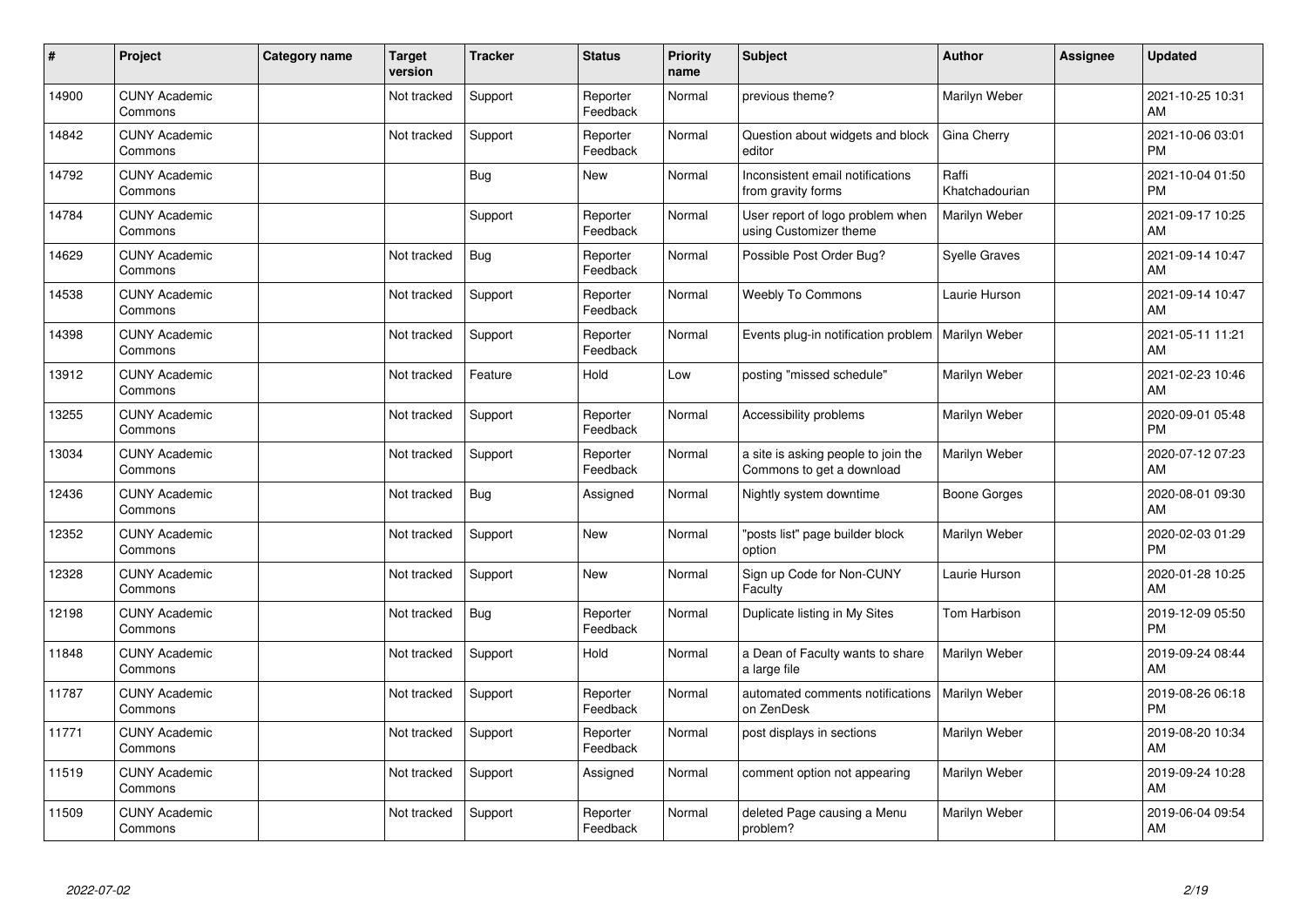| #     | Project                                                                 | Category name | <b>Target</b><br>version | <b>Tracker</b> | <b>Status</b>        | <b>Priority</b><br>name | <b>Subject</b>                                                        | Author              | <b>Assignee</b>     | <b>Updated</b>                |
|-------|-------------------------------------------------------------------------|---------------|--------------------------|----------------|----------------------|-------------------------|-----------------------------------------------------------------------|---------------------|---------------------|-------------------------------|
| 11392 | <b>CUNY Academic</b><br>Commons                                         |               | Future<br>release        | Bug            | <b>New</b>           | Normal                  | Migrate users away from<br><b>StatPress</b>                           | Boone Gorges        |                     | 2019-04-23 03:53<br><b>PM</b> |
| 11131 | <b>CUNY Academic</b><br>Commons                                         |               | Future<br>release        | Feature        | Reporter<br>Feedback | Normal                  | <b>Image Annotation Plugins</b>                                       | Laurie Hurson       |                     | 2019-02-26 11:33<br>AM        |
| 10657 | <b>CUNY Academic</b><br>Commons                                         |               | Not tracked              | Support        | Reporter<br>Feedback | Normal                  | child theme problems                                                  | Marilyn Weber       |                     | 2018-11-08 01:19<br><b>PM</b> |
| 2577  | <b>NYCDH Community</b><br>Site                                          |               |                          | Feature        | Assigned             | Low                     | Investigate Potential to Add Links<br>to the Forum                    | Mark Newton         | Alex Gil            | 2013-05-16 09:40<br><b>PM</b> |
| 2576  | <b>NYCDH Community</b><br>Site                                          |               |                          | Bug            | Hold                 | Low                     | Test Next Button in Javascript<br><b>Tutorial Under Activities</b>    | <b>Mark Newton</b>  | Alex Gil            | 2013-05-18 02:55<br><b>PM</b> |
| 11968 | JustPublics@365<br>MediaCamp                                            |               |                          | Feature        | <b>New</b>           | Normal                  | Nanoscience Retractable Display<br>Unit                               | Donald Cherry       | Bonnie<br>Eissner   | 2021-02-19 08:50<br>AM        |
| 16307 | <b>CUNY Academic</b><br>Commons                                         |               |                          | <b>Bug</b>     | <b>New</b>           | Normal                  | Add brief messaging to<br>accept/decline group membership<br>requests | <b>Matt Gold</b>    | Boone<br>Gorges     | 2022-06-27 06:13<br><b>PM</b> |
| 16092 | <b>CUNY Academic</b><br>Commons                                         |               | Future<br>release        | Feature        | Hold                 | Normal                  | Don't show main site in Site<br>search results                        | Boone Gorges        | Boone<br>Gorges     | 2022-05-17 03:12<br><b>PM</b> |
| 15883 | <b>CUNY Academic</b><br>Commons                                         |               | 2.1.0                    | Feature        | <b>New</b>           | Normal                  | Release BPGES update                                                  | Boone Gorges        | Boone<br>Gorges     | 2022-05-26 10:39<br>AM        |
| 14504 | <b>CUNY Academic</b><br>Commons                                         |               | Not tracked              | Publicity      | Reporter<br>Feedback | Normal                  | Adding showcases to home page<br>menu                                 | Laurie Hurson       | Boone<br>Gorges     | 2022-01-19 03:26<br><b>PM</b> |
| 13949 | <b>CUNY Academic</b><br>Commons                                         |               | Not tracked              | <b>Bug</b>     | New                  | Normal                  | Continued debugging of runaway<br>MySQL connections                   | Matt Gold           | Boone<br>Gorges     | 2021-09-14 10:42<br>AM        |
| 12911 | <b>CUNY Academic</b><br>Commons                                         |               | Not tracked              | Feature        | <b>New</b>           | Normal                  | Block access to xmlrpc.php based<br>on User-Agent                     | <b>Boone Gorges</b> | Boone<br>Gorges     | 2020-06-09 05:12<br><b>PM</b> |
| 10678 | <b>CUNY Academic</b><br>Commons                                         |               | Not tracked              | Bug            | Reporter<br>Feedback | High                    | Newsletter Plugin Not Sending<br><b>Out Newsletters</b>               | Mark Webb           | Boone<br>Gorges     | 2019-09-16 09:38<br><b>PM</b> |
| 10368 | <b>CUNY Academic</b><br>Commons                                         |               | Future<br>release        | Feature        | Assigned             | Normal                  | Use ORCID data to populate<br>academic profile page                   | Stephen Francoeu    | Boone<br>Gorges     | 2018-09-25 01:53<br><b>PM</b> |
| 9207  | <b>CUNY Academic</b><br>Commons                                         |               | Future<br>release        | Support        | Reporter<br>Feedback | Normal                  | display dashboards made in<br>Tableau?                                | Marilyn Weber       | Boone<br>Gorges     | 2018-04-10 10:42<br>AM        |
| 2618  | <b>NYCDH Community</b><br>Site                                          |               |                          | <b>Bug</b>     | Assigned             | Low                     | Mark blogs as spam when created<br>by users marked as spam            | Matt Gold           | Boone<br>Gorges     | 2013-06-09 11:38<br><b>PM</b> |
| 12062 | AD/O365 Transition<br>from NonMatric to<br><b>Matriculated Students</b> |               |                          | Feature        | In Progress          | Normal                  | create solution and console<br>project                                | Emilio Rodriguez    | Emilio<br>Rodriguez | 2019-11-12 03:56<br><b>PM</b> |
| 14475 | <b>CUNY Academic</b><br>Commons                                         |               | Not tracked              | Publicity      | <b>New</b>           | Normal                  | OER Showcase Page                                                     | Laurie Hurson       | Laurie Hurson       | 2021-09-14 10:46<br>AM        |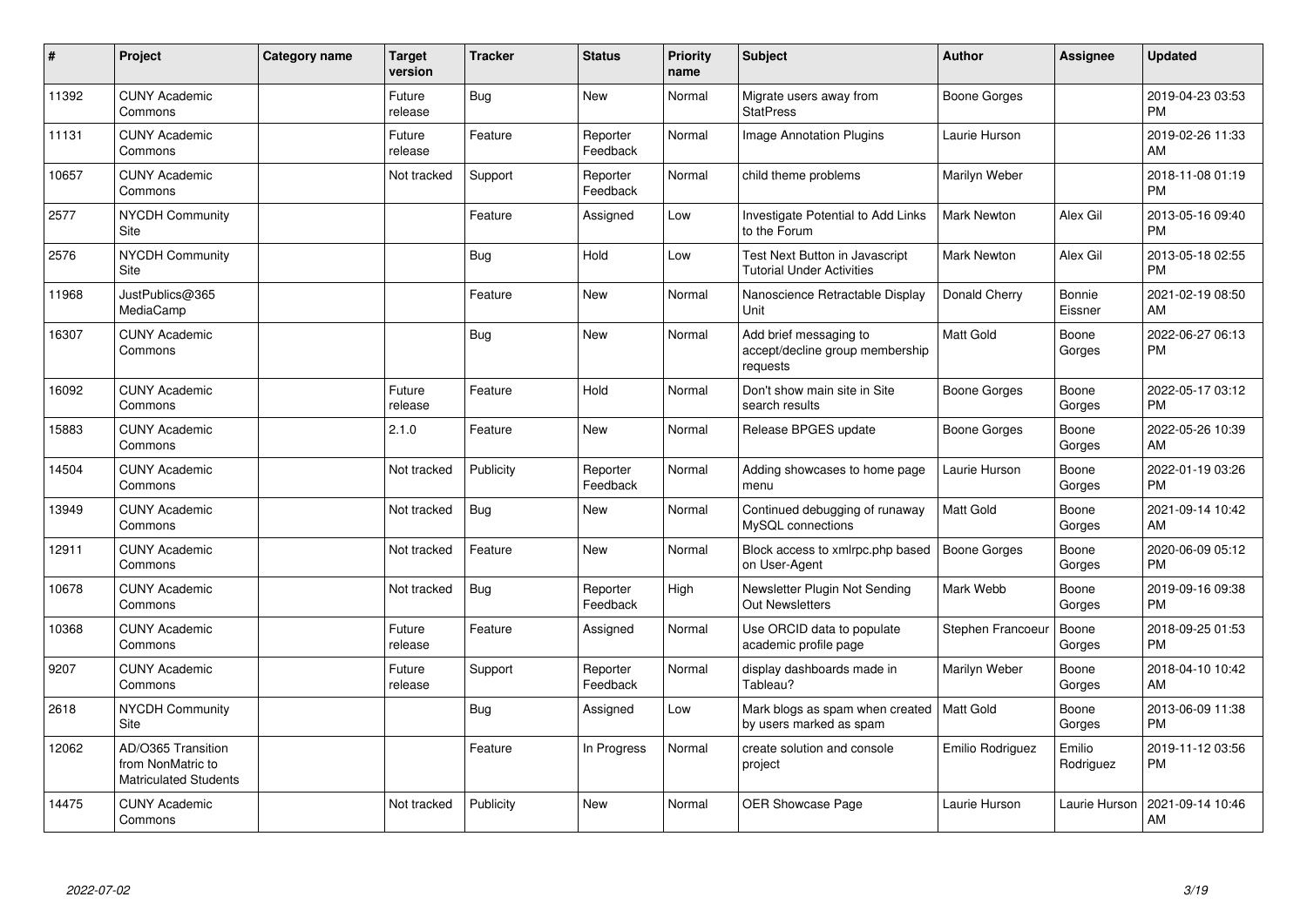| #     | Project                         | Category name | <b>Target</b><br>version | <b>Tracker</b> | <b>Status</b>        | <b>Priority</b><br>name | <b>Subject</b>                                                                        | Author              | Assignee              | <b>Updated</b>                |
|-------|---------------------------------|---------------|--------------------------|----------------|----------------------|-------------------------|---------------------------------------------------------------------------------------|---------------------|-----------------------|-------------------------------|
| 11879 | <b>CUNY Academic</b><br>Commons |               | Not tracked              | Bug            | <b>New</b>           | Normal                  | Hypothesis comments appearing<br>on multiple, different pdfs across<br>blogs          | Laurie Hurson       | Laurie Hurson         | 2019-09-19 02:39<br><b>PM</b> |
| 11517 | <b>CUNY Academic</b><br>Commons |               | Not tracked              | Feature        | Assigned             | Normal                  | wp-accessibility plugin should not<br>strip 'target=" blank" by default               | <b>Boone Gorges</b> | Laurie Hurson         | 2019-09-24 09:57<br>AM        |
| 7828  | <b>CUNY Academic</b><br>Commons |               | Not tracked              | Feature        | Assigned             | Normal                  | Theme Assessment 2017                                                                 | Margaret Galvan     | Margaret<br>Galvan    | 2017-05-02 10:41<br><b>PM</b> |
| 8837  | <b>CUNY Academic</b><br>Commons |               | Not tracked              | Feature        | Assigned             | Normal                  | Create a form to request info from<br>people requesting premium<br>themes and plugins | <b>Matt Gold</b>    | Marilyn<br>Weber      | 2017-11-14 03:35<br><b>PM</b> |
| 12484 | <b>CUNY Academic</b><br>Commons |               | Not tracked              | Support        | Reporter<br>Feedback | Normal                  | Sign up Code for COIL Course<br>starting in March                                     | Laurie Hurson       | Matt Gold             | 2020-03-02 02:26<br><b>PM</b> |
| 8607  | <b>CUNY Academic</b><br>Commons |               | Not tracked              | Support        | <b>New</b>           | Normal                  | Paypal?                                                                               | Marilyn Weber       | <b>Matt Gold</b>      | 2018-05-15 01:37<br><b>PM</b> |
| 2573  | <b>NYCDH Community</b><br>Site  |               |                          | Feature        | Reporter<br>Feedback | Normal                  | Add dh nyc twitter list feed to site                                                  | Mark Newton         | <b>Matt Gold</b>      | 2013-05-16 11:42<br><b>PM</b> |
| 11393 | <b>CUNY Academic</b><br>Commons |               | Not tracked              | Publicity      | New                  | Normal                  | After 1.15 release, ceate a hero<br>slide and post about adding a site<br>to a group  | scott voth          | Patrick<br>Sweeney    | 2019-05-14 10:32<br>AM        |
| 16110 | <b>CUNY Academic</b><br>Commons |               |                          | Support        | Reporter<br>Feedback | Normal                  | remove Creative Commons<br>license from pages?                                        | Marilyn Weber       | Raymond<br><b>Hoh</b> | 2022-05-17 06:11<br><b>PM</b> |
| 13286 | <b>CUNY Academic</b><br>Commons |               | Not tracked              | Support        | <b>New</b>           | Normal                  | problem connecting with<br>WordPress app                                              | Marilyn Weber       | Raymond<br>Hoh        | 2020-09-08 11:16<br>AM        |
| 12004 | <b>CUNY Academic</b><br>Commons |               | Not tracked              | Support        | Reporter<br>Feedback | Normal                  | Notifications for spam blog<br>comments                                               | Gina Cherry         | Raymond<br>Hoh        | 2019-11-01 12:05<br><b>PM</b> |
| 11149 | <b>CUNY Academic</b><br>Commons |               | Not tracked              | Support        | Reporter<br>Feedback | Normal                  | comments getting blocked                                                              | Marilyn Weber       | Raymond<br><b>Hoh</b> | 2019-03-26 11:40<br>AM        |
| 10262 | <b>CUNY Academic</b><br>Commons |               | Not tracked              | <b>Bug</b>     | Reporter<br>Feedback | Normal                  | Newsletter Plugin: Broken Image<br>at Bottom of All Newsletters                       | Mark Webb           | Raymond<br>Hoh        | 2018-08-30 05:17<br><b>PM</b> |
| 8992  | <b>NYCDH Community</b><br>Site  |               |                          | Bug            | Assigned             | Normal                  | Multiple RBE error reports                                                            | Matt Gold           | Raymond<br><b>Hoh</b> | 2017-12-11 05:43<br><b>PM</b> |
| 6644  | <b>CUNY Academic</b><br>Commons |               | Not tracked              | Bug            | Reporter<br>Feedback | High                    | White Screen at Login Pge                                                             | Luke Waltzer        | Raymond<br><b>Hoh</b> | 2016-11-21 10:34<br><b>PM</b> |
| 2574  | <b>NYCDH Community</b><br>Site  |               |                          | Feature        | Assigned             | Normal                  | Add Way to Upload Files to<br>Groups                                                  | <b>Mark Newton</b>  | Raymond<br><b>Hoh</b> | 2013-05-18 07:46<br><b>PM</b> |
| 2571  | NYCDH Community<br>Site         |               |                          | Feature        | Assigned             | Normal                  | Add Google custom search box to<br>homepage                                           | Mark Newton         | Raymond<br>Hoh        | 2013-05-18 07:49<br><b>PM</b> |
| 5298  | <b>CUNY Academic</b><br>Commons |               | Not tracked              | Publicity      | New                  | Normal                  | Survey Pop-Up Text                                                                    | Samantha Raddatz    | Samantha<br>Raddatz   | 2016-03-22 12:27<br>PM        |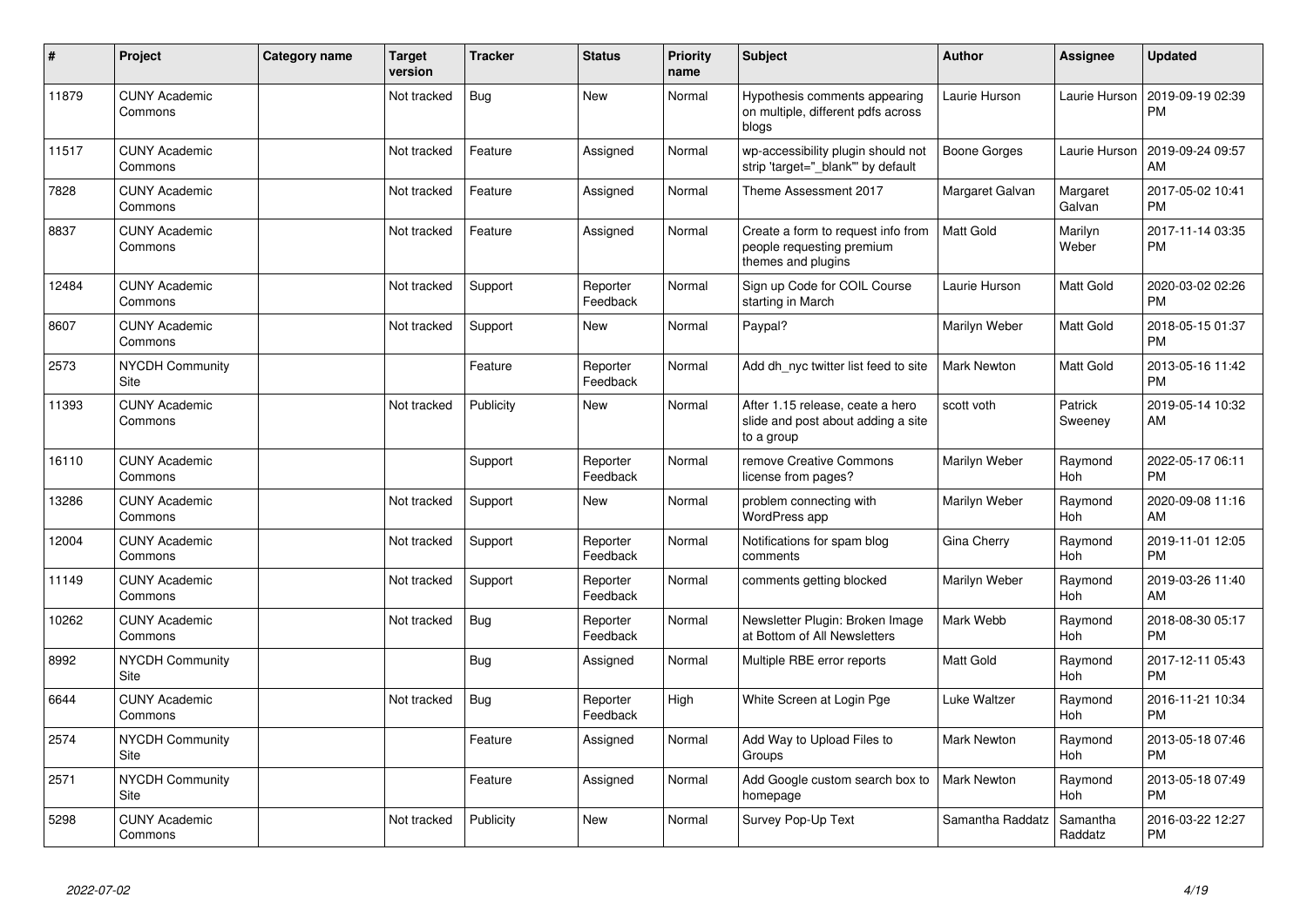| #     | Project                         | Category name  | <b>Target</b><br>version | <b>Tracker</b> | <b>Status</b> | <b>Priority</b><br>name | <b>Subject</b>                                                                                                                               | Author                 | Assignee            | <b>Updated</b>                |
|-------|---------------------------------|----------------|--------------------------|----------------|---------------|-------------------------|----------------------------------------------------------------------------------------------------------------------------------------------|------------------------|---------------------|-------------------------------|
| 4235  | <b>CUNY Academic</b><br>Commons |                | Not tracked              | Design/UX      | Assigned      | Normal                  | Explore user experience around<br>comments on forum topics vs docs                                                                           | Matt Gold              | Samantha<br>Raddatz | 2015-07-21 10:23<br>AM        |
| 2612  | <b>CUNY Academic</b><br>Commons |                | Not tracked              | Publicity      | Assigned      | Normal                  | Pinterest site for the Commons                                                                                                               | local admin            | Sarah<br>Morgano    | 2016-03-04 11:19<br>AM        |
| 14394 | <b>CUNY Academic</b><br>Commons |                | Not tracked              | Feature        | New           | Normal                  | Commons News Site - redesign                                                                                                                 | scott voth             | scott voth          | 2021-09-14 10:46<br>AM        |
| 9908  | <b>CUNY Academic</b><br>Commons |                | Not tracked              | Feature        | <b>New</b>    | Normal                  | Is it possible to send email<br>updates to users (or an email<br>address not on the list) for only a<br>single page AFTER being<br>prompted? | <b>Michael Shields</b> | scott voth          | 2018-06-11 01:34<br>РM        |
| 6665  | <b>CUNY Academic</b><br>Commons |                | Not tracked              | Publicity      | <b>New</b>    | Normal                  | Dead Link in 1.10 announcement<br>post                                                                                                       | Paige Dupont           | Stephen Real        | 2016-12-01 03:11<br><b>PM</b> |
| 2666  | <b>CUNY Academic</b><br>Commons | About page     | Not tracked              | Documentation  | Assigned      | Normal                  | <b>Update About Text</b>                                                                                                                     | Chris Stein            | Luke Waltzer        | 2016-03-04 11:19<br>AM        |
| 10839 | <b>CUNY Academic</b><br>Commons | About page     | Not tracked              | Support        | New           | Normal                  | <b>Mission Statement Needs</b><br>Revision                                                                                                   | scott voth             | Matt Gold           | 2018-12-26 10:58<br>AM        |
| 8901  | <b>CUNY Academic</b><br>Commons | Accessibility  | Future<br>release        | Feature        | Assigned      | Normal                  | Theme analysis for accessibility                                                                                                             | <b>Matt Gold</b>       | Boone<br>Gorges     | 2022-04-26 11:59<br>AM        |
| 8900  | <b>CUNY Academic</b><br>Commons | Accessibility  | Future<br>release        | Feature        | Assigned      | Normal                  | Look into tools to enforce<br>accessibility in WP environment                                                                                | Matt Gold              | Boone<br>Gorges     | 2022-04-26 11:59<br>AM        |
| 15210 | <b>CUNY Academic</b><br>Commons | Analytics      | Not tracked              | Design/UX      | New           | Normal                  | Google Analytics improvements                                                                                                                | Colin McDonald         | Boone<br>Gorges     | 2022-05-24 10:47<br>AM        |
| 1460  | <b>CUNY Academic</b><br>Commons | Analytics      | Future<br>release        | Feature        | Assigned      | Normal                  | <b>Update System Report</b>                                                                                                                  | <b>Brian Foote</b>     | Boone<br>Gorges     | 2015-11-09 06:13<br><b>PM</b> |
| 4972  | <b>CUNY Academic</b><br>Commons | Analytics      | Not tracked              | Bug            | New           | Normal                  | <b>Newsletter Analytics</b>                                                                                                                  | Stephen Real           | Matt Gold           | 2015-12-09 12:54<br><b>PM</b> |
| 4070  | <b>CUNY Academic</b><br>Commons | Analytics      | Not tracked              | Support        | Assigned      | Normal                  | Request for JITP site analytics                                                                                                              | Matt Gold              | Seth Persons        | 2016-02-23 03:09<br><b>PM</b> |
| 5679  | <b>CUNY Academic</b><br>Commons | Analytics      | Not tracked              | Feature        | <b>New</b>    | Normal                  | Logged In Users for GA                                                                                                                       | Valerie Townsend       | Valerie<br>Townsend | 2016-06-11 09:49<br>AM        |
| 5581  | <b>CUNY Academic</b><br>Commons | Analytics      | Future<br>release        | Feature        | Assigned      | Normal                  | Explore alternatives to Google<br>Analytics                                                                                                  | <b>Matt Gold</b>       | Valerie<br>Townsend | 2020-04-17 03:12<br><b>PM</b> |
| 7022  | <b>CUNY Academic</b><br>Commons | Announcements  | Future<br>release        | Bug            | New           | Normal                  | Sitewide announcements should<br>be displayed on, and dismissable<br>from, mapped domains                                                    | Boone Gorges           | Boone<br>Gorges     | 2018-03-22 10:18<br>AM        |
| 9720  | <b>CUNY Academic</b><br>Commons | Authentication | Future<br>release        | Feature        | New           | Normal                  | The Commons should be an<br>oAuth provider                                                                                                   | <b>Boone Gorges</b>    |                     | 2019-03-01 02:04<br>PM        |
| 4635  | <b>CUNY Academic</b><br>Commons | Authentication | Future<br>release        | Feature        | New           | Normal                  | Allow non-WP authentication                                                                                                                  | <b>Boone Gorges</b>    | Sonja Leix          | 2019-03-01 02:05<br>PM        |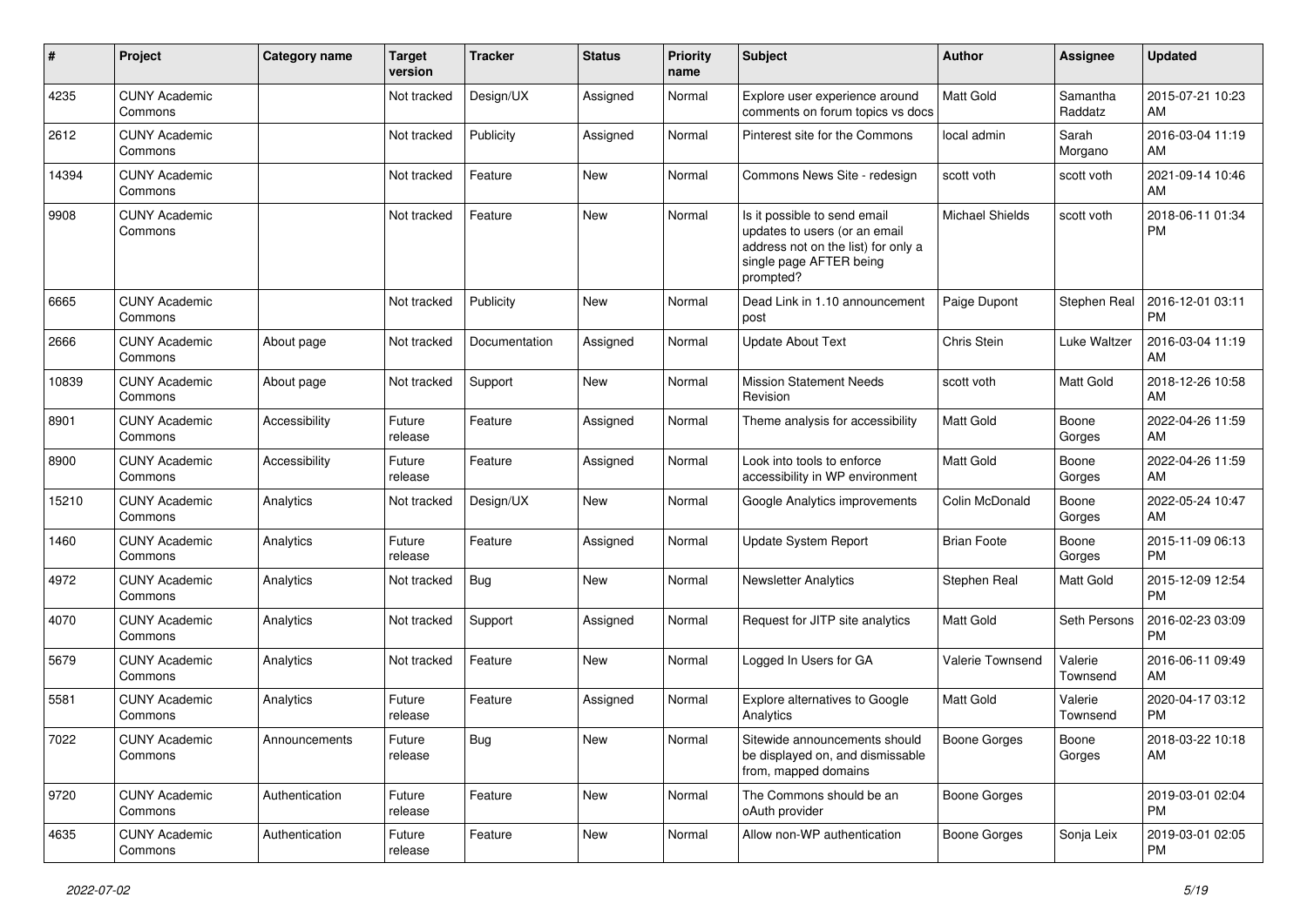| #     | Project                         | <b>Category name</b>      | <b>Target</b><br>version | <b>Tracker</b> | <b>Status</b>        | Priority<br>name | <b>Subject</b>                                                       | <b>Author</b>    | <b>Assignee</b>     | <b>Updated</b>                |
|-------|---------------------------------|---------------------------|--------------------------|----------------|----------------------|------------------|----------------------------------------------------------------------|------------------|---------------------|-------------------------------|
| 12350 | <b>CUNY Academic</b><br>Commons | <b>Blogs (BuddyPress)</b> | Not tracked              | Support        | Reporter<br>Feedback | Normal           | URL creation problem                                                 | Marilyn Weber    |                     | 2020-02-03 11:27<br>AM        |
| 8836  | <b>CUNY Academic</b><br>Commons | <b>Blogs (BuddyPress)</b> | Future<br>release        | Feature        | Assigned             | Normal           | Redesign site launch process                                         | Matt Gold        | Boone<br>Gorges     | 2019-10-03 02:49<br><b>PM</b> |
| 8835  | <b>CUNY Academic</b><br>Commons | <b>Blogs (BuddyPress)</b> | Future<br>release        | Feature        | <b>New</b>           | Normal           | Extend cuny.is shortlinks to sites                                   | Luke Waltzer     | Boone<br>Gorges     | 2022-04-26 11:59<br>AM        |
| 6078  | <b>CUNY Academic</b><br>Commons | <b>Blogs (BuddyPress)</b> | Future<br>release        | Feature        | <b>New</b>           | Normal           | <b>Explore Adding Network Blog</b><br>Metadata Plugin                | Luke Waltzer     | Luke Waltzer        | 2016-10-11 10:29<br><b>PM</b> |
| 5691  | <b>CUNY Academic</b><br>Commons | <b>Blogs (BuddyPress)</b> | Future<br>release        | Bug            | Assigned             | High             | Differing numbers on Sites display                                   | Matt Gold        | Raymond<br>Hoh      | 2016-06-13 01:37<br><b>PM</b> |
| 2325  | <b>CUNY Academic</b><br>Commons | BuddyPress (misc)         | Future<br>release        | Feature        | Assigned             | Low              | Profile should have separate fields<br>for first/last names          | local admin      | Boone<br>Gorges     | 2015-11-09 06:09<br><b>PM</b> |
| 635   | <b>CUNY Academic</b><br>Commons | BuddyPress (misc)         | Future<br>release        | Feature        | Assigned             | Normal           | Big Blue Button -<br>Videoconferencing in Groups and<br><b>Blogs</b> | <b>Matt Gold</b> | Boone<br>Gorges     | 2011-03-14 03:24<br><b>PM</b> |
| 599   | <b>CUNY Academic</b><br>Commons | BuddyPress (misc)         | Future<br>release        | Feature        | Assigned             | Normal           | Consider adding rating plugins for<br><b>BuddyPress/BBPress</b>      | Matt Gold        | Boone<br>Gorges     | 2011-08-22 06:50<br><b>PM</b> |
| 554   | <b>CUNY Academic</b><br>Commons | BuddyPress (misc)         | Future<br>release        | Feature        | Assigned             | Normal           | Add Trackback notifications to<br>site-wide activity feed            | <b>Matt Gold</b> | Boone<br>Gorges     | 2015-11-09 06:19<br><b>PM</b> |
| 500   | <b>CUNY Academic</b><br>Commons | BuddyPress (misc)         | Future<br>release        | Feature        | Assigned             | Normal           | <b>Export Group Data</b>                                             | Matt Gold        | Boone<br>Gorges     | 2010-12-19 12:09<br><b>PM</b> |
| 435   | <b>CUNY Academic</b><br>Commons | BuddyPress (misc)         | Future<br>release        | Feature        | Assigned             | Normal           | Include Avatar Images in Forum<br><b>Post Notification Emails</b>    | Matt Gold        | Boone<br>Gorges     | 2010-12-08 12:40<br><b>PM</b> |
| 377   | <b>CUNY Academic</b><br>Commons | BuddyPress (misc)         | Future<br>release        | Feature        | Assigned             | Normal           | Like buttons                                                         | Matt Gold        | Boone<br>Gorges     | 2010-11-16 05:13<br><b>PM</b> |
| 58    | <b>CUNY Academic</b><br>Commons | BuddyPress (misc)         | Future<br>release        | Feature        | Assigned             | Low              | Make member search sortable by<br>last name                          | Roberta Brody    | Boone<br>Gorges     | 2010-08-26 02:38<br><b>PM</b> |
| 7624  | <b>CUNY Academic</b><br>Commons | BuddyPress (misc)         | Future<br>release        | Design/UX      | New                  | Normal           | <b>BP Notifications</b>                                              | Luke Waltzer     | Paige Dupont        | 2017-02-08 10:43<br><b>PM</b> |
| 11243 | <b>CUNY Academic</b><br>Commons | BuddyPress (misc)         | Future<br>release        | Bug            | New                  | Normal           | Audit bp-custom.php                                                  | Raymond Hoh      | Raymond<br>Hoh      | 2022-04-26 11:59<br>AM        |
| 310   | <b>CUNY Academic</b><br>Commons | BuddyPress (misc)         | Future<br>release        | Feature        | Assigned             | Low              | <b>Friend Request Email</b>                                          | Matt Gold        | Samantha<br>Raddatz | 2015-11-09 05:08<br><b>PM</b> |
| 1423  | <b>CUNY Academic</b><br>Commons | BuddyPress (misc)         | Future<br>release        | Feature        | Assigned             | Low              | Show an avatar for pingback<br>comment activity items                | Boone Gorges     | Tahir Butt          | 2016-10-24 12:03<br><b>PM</b> |
| 6389  | <b>CUNY Academic</b><br>Commons | <b>BuddyPress Docs</b>    | Future<br>release        | Feature        | New                  | Low              | <b>Make Discussion Area Visible</b><br>When Editing a Doc            | Luke Waltzer     | Boone<br>Gorges     | 2016-10-21 04:16<br><b>PM</b> |
| 2523  | <b>CUNY Academic</b><br>Commons | <b>BuddyPress Docs</b>    | Future<br>release        | Feature        | Assigned             | Normal           | Allow Users to Upload Images to<br><b>BP</b> Docs                    | <b>Matt Gold</b> | Boone<br>Gorges     | 2015-11-09 06:14<br><b>PM</b> |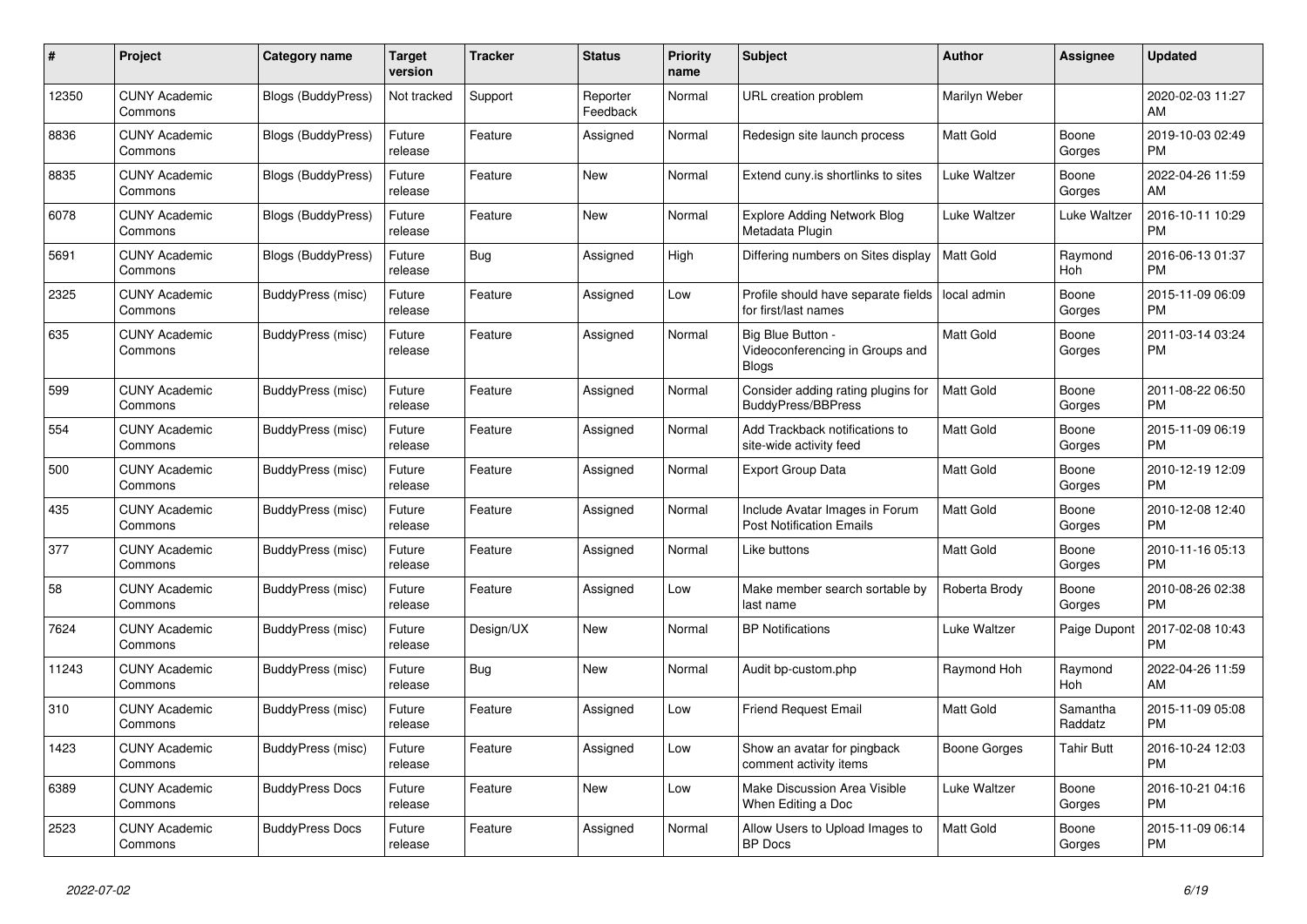| $\#$  | Project                         | <b>Category name</b>   | <b>Target</b><br>version | <b>Tracker</b> | <b>Status</b>        | Priority<br>name | <b>Subject</b>                                                   | <b>Author</b>           | <b>Assignee</b>      | <b>Updated</b>                |
|-------|---------------------------------|------------------------|--------------------------|----------------|----------------------|------------------|------------------------------------------------------------------|-------------------------|----------------------|-------------------------------|
| 1744  | <b>CUNY Academic</b><br>Commons | <b>BuddyPress Docs</b> | Future<br>release        | Feature        | Assigned             | Normal           | Spreadsheet-style Docs                                           | Boone Gorges            | Boone<br>Gorges      | 2015-11-09 06:13<br><b>PM</b> |
| 1422  | <b>CUNY Academic</b><br>Commons | <b>BuddyPress Docs</b> | Future<br>release        | Feature        | Assigned             | Normal           | Make "created Doc" activity icons<br>non-mini                    | Boone Gorges            | Boone<br>Gorges      | 2015-11-09 05:48<br><b>PM</b> |
| 1417  | <b>CUNY Academic</b><br>Commons | <b>BuddyPress Docs</b> | Future<br>release        | Feature        | Assigned             | Low              | <b>Bulk actions for BuddyPress Docs</b>                          | <b>Boone Gorges</b>     | Boone<br>Gorges      | 2016-10-17 10:41<br><b>PM</b> |
| 618   | <b>CUNY Academic</b><br>Commons | <b>BuddyPress Docs</b> | Future<br>release        | Feature        | Assigned             | Normal           | <b>BuddyPress Docs: export formats</b>                           | Boone Gorges            | Boone<br>Gorges      | 2015-11-09 05:38<br><b>PM</b> |
| 519   | <b>CUNY Academic</b><br>Commons | <b>BuddyPress Docs</b> | Future<br>release        | Feature        | Assigned             | Low              | TOC for individual docs - for new<br>BP "wiki-like" plugin       | scott voth              | Boone<br>Gorges      | 2015-11-09 05:54<br><b>PM</b> |
| 4226  | <b>CUNY Academic</b><br>Commons | <b>BuddyPress Docs</b> | Future<br>release        | Design/UX      | <b>New</b>           | Normal           | Add option to connect a Doc with<br>a Group                      | Samantha Raddatz        | Samantha<br>Raddatz  | 2015-09-09 04:08<br><b>PM</b> |
| 13466 | <b>CUNY Academic</b><br>Commons | Cavalcade              | Future<br>release        | Feature        | <b>New</b>           | Normal           | Automated cleanup for duplicate<br>Cavalcade tasks               | Boone Gorges            | Boone<br>Gorges      | 2020-10-13 05:24<br><b>PM</b> |
| 14994 | <b>CUNY Academic</b><br>Commons | cdev.gc.cuny.edu       | Not tracked              | Support        | In Progress          | Normal           | Clear Cache on CDEV                                              | scott voth              | Raymond<br>Hoh       | 2021-12-07 03:51<br><b>PM</b> |
| 9060  | <b>CUNY Academic</b><br>Commons | Commons In A Box       | Not tracked              | Bug            | Hold                 | Normal           | Problems with CBox image library<br>/ upload                     | Lisa Rhody              | Raymond<br>Hoh       | 2018-01-10 03:26<br><b>PM</b> |
| 4027  | <b>CUNY Academic</b><br>Commons | Commons In A Box       | Not tracked              | Design/UX      | Assigned             | Normal           | Usability review of CBOX update<br>procedures                    | <b>Matt Gold</b>        | Samantha<br>Raddatz  | 2015-05-11 06:36<br><b>PM</b> |
| 11556 | <b>CUNY Academic</b><br>Commons | Courses                | Not tracked              | Bug            | Reporter<br>Feedback | Normal           | Instructor name given in course<br>listing                       | Tom Harbison            |                      | 2019-06-25 04:12<br><b>PM</b> |
| 12438 | <b>CUNY Academic</b><br>Commons | Courses                | Not tracked              | Bug            | New                  | Normal           | Site appearing twice                                             | Laurie Hurson           | Boone<br>Gorges      | 2020-02-18 01:34<br><b>PM</b> |
| 10226 | <b>CUNY Academic</b><br>Commons | Courses                | Future<br>release        | Feature        | <b>New</b>           | Normal           | Add "My Courses" to drop down<br>list                            | scott voth              | Boone<br>Gorges      | 2021-11-19 12:42<br><b>PM</b> |
| 11789 | <b>CUNY Academic</b><br>Commons | Courses                | Future<br>release        | Feature        | <b>New</b>           | Normal           | Ability to remove item from<br>Courses list                      | Laurie Hurson           | Sonja Leix           | 2019-09-24 12:28<br><b>PM</b> |
| 9420  | <b>CUNY Academic</b><br>Commons | cuny.is                | Not tracked              | Feature        | <b>New</b>           | Normal           | Request for http://cuny.is/streams                               | Raffi<br>Khatchadourian | Marilyn<br>Weber     | 2018-04-02 10:08<br>AM        |
| 2754  | <b>CUNY Academic</b><br>Commons | Design                 | Future<br>release        | Feature        | Assigned             | Normal           | Determine strategy for CAC logo<br>handling in top header        | Micki Kaufman           | Chris Stein          | 2015-01-05 08:53<br><b>PM</b> |
| 860   | <b>CUNY Academic</b><br>Commons | Design                 | Future<br>release        | Design/UX      | Assigned             | Normal           | <b>Standardize Button Treatment</b><br><b>Across the Commons</b> | Chris Stein             | Chris Stein          | 2014-05-01 09:45<br>AM        |
| 8902  | <b>CUNY Academic</b><br>Commons | Design                 | Not tracked              | Feature        | Assigned             | Normal           | Report back on research on<br><b>BuddyPress themes</b>           | <b>Matt Gold</b>        | <b>Michael Smith</b> | 2017-11-10 12:31<br><b>PM</b> |
| 10439 | <b>CUNY Academic</b><br>Commons | Design                 | 2.1.0                    | Design/UX      | New                  | Normal           | Create Style Guide for Commons                                   | Sonja Leix              | Sara Cannon          | 2022-06-28 01:43<br><b>PM</b> |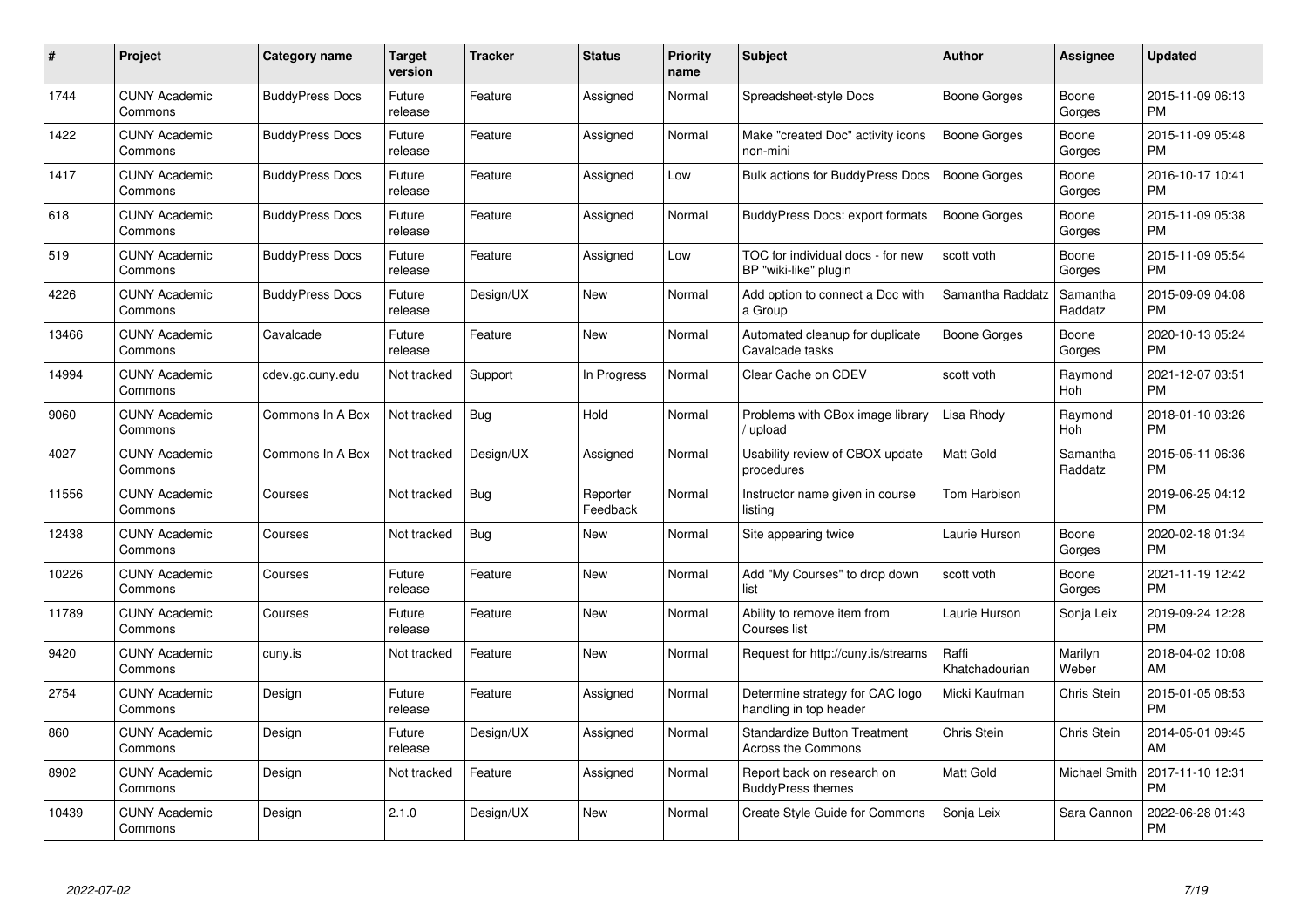| #     | Project                         | <b>Category name</b>       | <b>Target</b><br>version | <b>Tracker</b> | <b>Status</b>        | Priority<br>name | <b>Subject</b>                                                                      | Author                  | Assignee         | <b>Updated</b>                |
|-------|---------------------------------|----------------------------|--------------------------|----------------|----------------------|------------------|-------------------------------------------------------------------------------------|-------------------------|------------------|-------------------------------|
| 16199 | <b>CUNY Academic</b><br>Commons | <b>Directories</b>         | 2.0.3                    | <b>Bug</b>     | New                  | Normal           | Removed "Semester" Filter from<br><b>Courses Directory</b>                          | Laurie Hurson           | Boone<br>Gorges  | 2022-06-29 11:32<br>AM        |
| 4225  | <b>CUNY Academic</b><br>Commons | DiRT Integration           | Future<br>release        | Design/UX      | New                  | Normal           | Add information to DIRT page (in<br>Create a Group)                                 | Samantha Raddatz        | <b>Matt Gold</b> | 2015-06-26 03:14<br><b>PM</b> |
| 3524  | <b>CUNY Academic</b><br>Commons | Documentation              | Not tracked              | Documentation  | Assigned             | Normal           | Post describing all you can do<br>when starting up a new blog/group                 | Matt Gold               | scott voth       | 2014-10-04 12:56<br><b>PM</b> |
| 10982 | <b>CUNY Academic</b><br>Commons | Domain Mapping             | Not tracked              | Support        | Reporter<br>Feedback | Normal           | <b>CNAME</b> question                                                               | scott voth              |                  | 2019-01-22 04:29<br><b>PM</b> |
| 11493 | <b>CUNY Academic</b><br>Commons | Domain Mapping             | Not tracked              | Support        | Reporter<br>Feedback | Normal           | Domain Mapping Request - Talia<br>Schaffer                                          | scott voth              | Matt Gold        | 2019-08-06 08:39<br>AM        |
| 14496 | <b>CUNY Academic</b><br>Commons | Domain Mapping             | Future<br>release        | Bug            | New                  | Normal           | Mapped domain SSO uses<br>third-party cookies                                       | Raymond Hoh             | Raymond<br>Hoh   | 2021-05-24 04:03<br><b>PM</b> |
| 1167  | <b>CUNY Academic</b><br>Commons | <b>Email Invitations</b>   | Future<br>release        | Feature        | New                  | Low              | Allow email invitations to be resent                                                | Boone Gorges            | Boone<br>Gorges  | 2015-11-12 12:53<br>AM        |
| 1166  | <b>CUNY Academic</b><br>Commons | <b>Email Invitations</b>   | Future<br>release        | Feature        | New                  | Low              | Better organizational tools for Sent   Boone Gorges<br>Invites                      |                         | Boone<br>Gorges  | 2015-11-09 06:02<br><b>PM</b> |
| 1165  | <b>CUNY Academic</b><br>Commons | <b>Email Invitations</b>   | Future<br>release        | Feature        | Assigned             | Low              | Allow saved lists of invitees under<br>Send Invites                                 | <b>Boone Gorges</b>     | Boone<br>Gorges  | 2015-11-09 06:03<br><b>PM</b> |
| 5992  | <b>CUNY Academic</b><br>Commons | <b>Email Notifications</b> | Future<br>release        | Feature        | New                  | Normal           | Changing the From line of<br>autogenerated blog emails                              | Marilyn Weber           |                  | 2018-09-27 05:19<br><b>PM</b> |
| 15604 | <b>CUNY Academic</b><br>Commons | <b>Email Notifications</b> | Future<br>release        | Feature        | Assigned             | Normal           | <b>Restructure Commons Group</b><br>Digest Email Messages                           | <b>Matt Gold</b>        | Boone<br>Gorges  | 2022-05-26 10:45<br>AM        |
| 12042 | <b>CUNY Academic</b><br>Commons | <b>Email Notifications</b> | Future<br>release        | Feature        | New                  | Normal           | Improved error logging for BPGES<br>send queue                                      | <b>Boone Gorges</b>     | Boone<br>Gorges  | 2021-11-19 12:25<br><b>PM</b> |
| 9979  | <b>CUNY Academic</b><br>Commons | <b>Email Notifications</b> | Not tracked              | Bug            | Reporter<br>Feedback | Normal           | Reports of slow email activation<br>emails                                          | Matt Gold               | Boone<br>Gorges  | 2018-08-29 09:40<br><b>PM</b> |
| 11971 | <b>CUNY Academic</b><br>Commons | <b>Email Notifications</b> | Future<br>release        | Bug            | Reporter<br>Feedback | Low              | Pictures obscured in emailed post<br>notifications                                  | Marilyn Weber           | Raymond<br>Hoh   | 2019-11-21 01:14<br><b>PM</b> |
| 333   | <b>CUNY Academic</b><br>Commons | <b>Email Notifications</b> | Future<br>release        | Feature        | Assigned             | Low              | Delay Forum Notification Email<br>Delivery Until After Editing Period<br>Ends       | <b>Matt Gold</b>        | Raymond<br>Hoh   | 2015-11-09 06:01<br><b>PM</b> |
| 11077 | <b>CUNY Academic</b><br>Commons | Events                     | Not tracked              | Feature        | Reporter<br>Feedback | Normal           | Show event category description<br>in event list view                               | Raffi<br>Khatchadourian |                  | 2019-02-12 10:38<br><b>PM</b> |
| 11531 | <b>CUNY Academic</b><br>Commons | Events                     | Future<br>release        | Feature        | New                  | Normal           | Main Events calendar should<br>include non-public events that<br>user has access to | scott voth              | Boone<br>Gorges  | 2019-06-11 10:00<br>AM        |
| 5696  | <b>CUNY Academic</b><br>Commons | Events                     | Future<br>release        | Feature        | Assigned             | Normal           | Events Calendar - display options<br>/ calendar aggregation                         | Matt Gold               | Boone<br>Gorges  | 2016-10-13 11:44<br>AM        |
| 4903  | <b>CUNY Academic</b><br>Commons | Events                     | Future<br>release        | Design/UX      | Assigned             | Normal           | Improving visual appearance of<br>event calendars                                   | Matt Gold               | Boone<br>Gorges  | 2016-10-13 11:51<br>AM        |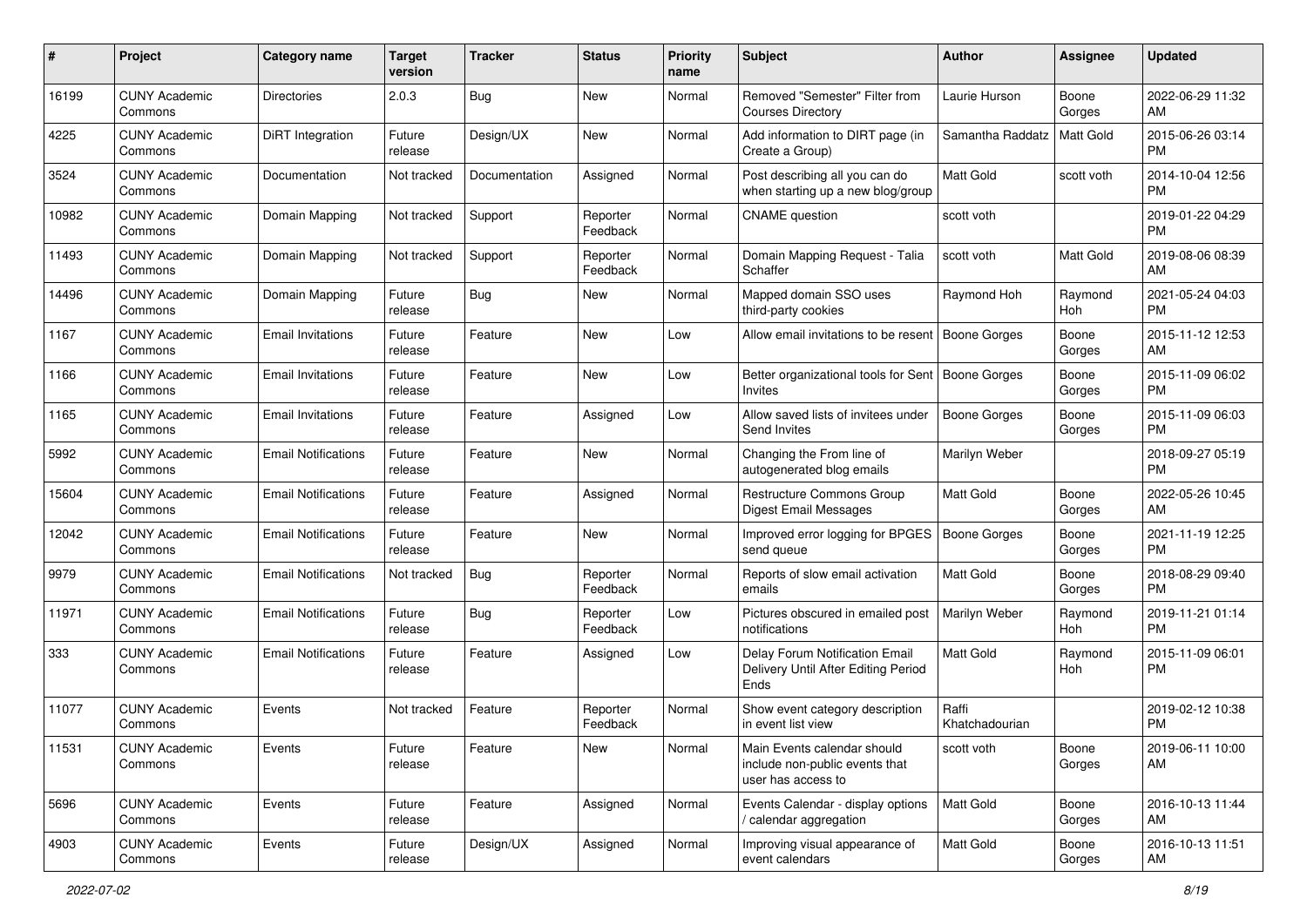| #     | Project                         | Category name      | <b>Target</b><br>version | <b>Tracker</b> | <b>Status</b>        | Priority<br>name | <b>Subject</b>                                                                    | <b>Author</b>       | <b>Assignee</b>     | <b>Updated</b>                |
|-------|---------------------------------|--------------------|--------------------------|----------------|----------------------|------------------|-----------------------------------------------------------------------------------|---------------------|---------------------|-------------------------------|
| 4592  | <b>CUNY Academic</b><br>Commons | Events             | Future<br>release        | Design/UX      | <b>New</b>           | Normal           | Event Creation - Venue Dropdown<br>Slow                                           | Samantha Raddatz    | Boone<br>Gorges     | 2015-09-14 04:56<br><b>PM</b> |
| 4481  | <b>CUNY Academic</b><br>Commons | Events             | Future<br>release        | Feature        | <b>New</b>           | Normal           | Group admins/mods should have<br>the ability to unlink an event from<br>the group | <b>Boone Gorges</b> | Boone<br>Gorges     | 2017-04-24 03:53<br><b>PM</b> |
| 4238  | <b>CUNY Academic</b><br>Commons | Events             | Future<br>release        | Feature        | Assigned             | Normal           | Copy Events to Other Groups?                                                      | Matt Gold           | Boone<br>Gorges     | 2015-07-02 10:08<br>AM        |
| 4053  | <b>CUNY Academic</b><br>Commons | Events             | Future<br>release        | Feature        | Assigned             | Normal           | Create new tab for past events                                                    | Matt Gold           | Boone<br>Gorges     | 2015-05-12 02:10<br><b>PM</b> |
| 3475  | <b>CUNY Academic</b><br>Commons | Events             | Future<br>release        | Feature        | Assigned             | Normal           | Request to add plugin to<br>streamline room<br>booking/appointment booking        | Naomi Barrettara    | Boone<br>Gorges     | 2014-12-01 05:14<br><b>PM</b> |
| 4438  | <b>CUNY Academic</b><br>Commons | Events             | Future<br>release        | Bug            | Assigned             | Normal           | Events Calendar - Export<br><b>Recurring Events</b>                               | scott voth          | Daniel Jones        | 2016-05-23 04:25<br><b>PM</b> |
| 6749  | <b>CUNY Academic</b><br>Commons | Events             | Future<br>release        | <b>Bug</b>     | <b>New</b>           | Low              | BPEO iCal request can trigger<br>very large number of DB queries                  | <b>Boone Gorges</b> | Raymond<br>Hoh      | 2016-11-15 10:09<br><b>PM</b> |
| 5016  | <b>CUNY Academic</b><br>Commons | Events             | Future<br>release        | Feature        | Assigned             | Low              | Allow comments to be posted on<br>events                                          | Matt Gold           | Raymond<br>Hoh      | 2019-03-01 02:23<br><b>PM</b> |
| 8756  | <b>CUNY Academic</b><br>Commons | Group Blogs        | Future<br>release        | Feature        | Hold                 | Normal           | Connect multiple blogs to one<br>group?                                           | Matt Gold           | Boone<br>Gorges     | 2017-09-30 10:42<br>AM        |
| 3580  | <b>CUNY Academic</b><br>Commons | Group Blogs        | Future<br>release        | Feature        | <b>New</b>           | Normal           | Multiple blogs per group                                                          | Boone Gorges        | Boone<br>Gorges     | 2018-02-20 02:02<br><b>PM</b> |
| 5317  | <b>CUNY Academic</b><br>Commons | Group Blogs        | Not tracked              | Bug            | Reporter<br>Feedback | Normal           | Notifications of New Post Didn't<br>Come                                          | Luke Waltzer        | Samantha<br>Raddatz | 2016-03-21 10:41<br><b>PM</b> |
| 653   | <b>CUNY Academic</b><br>Commons | Group Blogs        | Future<br>release        | Feature        | Assigned             | Normal           | Redesign Integration of Groups<br>and Blogs                                       | Matt Gold           | Samantha<br>Raddatz | 2015-11-09 05:40<br><b>PM</b> |
| 12091 | <b>CUNY Academic</b><br>Commons | <b>Group Files</b> | Future<br>release        | Feature        | <b>New</b>           | Normal           | Improved pre-upload file validation<br>for bp-group-documents                     | <b>Boone Gorges</b> | Boone<br>Gorges     | 2019-11-14 01:21<br><b>PM</b> |
| 3080  | <b>CUNY Academic</b><br>Commons | <b>Group Files</b> | Future<br>release        | Feature        | Assigned             | Low              | Create a system to keep track of<br>file changes                                  | Matt Gold           | Boone<br>Gorges     | 2014-02-26 10:04<br><b>PM</b> |
| 3354  | <b>CUNY Academic</b><br>Commons | Group Files        | Future<br>release        | Feature        | Assigned             | Low              | Allow Group Download of Multiple<br><b>Selected Files</b>                         | <b>Matt Gold</b>    | Chris Stein         | 2014-08-01 08:50<br>AM        |
| 1192  | <b>CUNY Academic</b><br>Commons | <b>Group Files</b> | Future<br>release        | Feature        | Assigned             | Low              | When posting group files, allow<br>users to add a category without<br>saving      | <b>Matt Gold</b>    | Raymond<br>Hoh      | 2015-11-09 05:53<br><b>PM</b> |
| 11834 | <b>CUNY Academic</b><br>Commons | <b>Group Files</b> | Future<br>release        | Feature        | <b>New</b>           | Normal           | Improved tools for managing<br>group file folders                                 | Boone Gorges        | Sonja Leix          | 2019-09-06 03:55<br><b>PM</b> |
| 3193  | <b>CUNY Academic</b><br>Commons | Group Forums       | Future<br>release        | Feature        | Assigned             | Normal           | bbPress 2.x dynamic roles and<br><b>RBE</b>                                       | Boone Gorges        | Boone<br>Gorges     | 2014-09-30 01:30<br>PM        |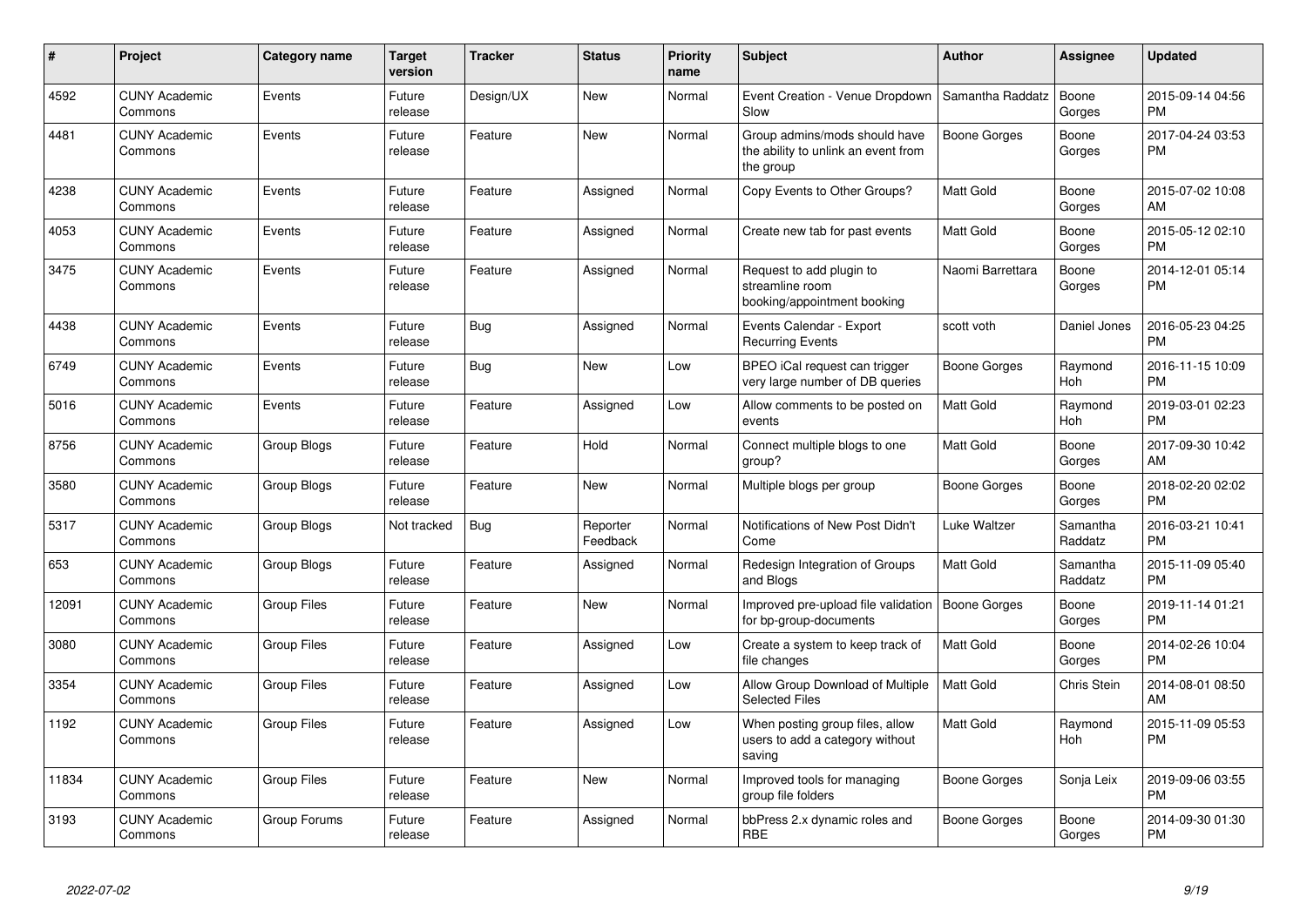| #     | Project                         | Category name     | <b>Target</b><br>version | Tracker    | <b>Status</b>        | <b>Priority</b><br>name | <b>Subject</b>                                                                             | <b>Author</b>    | Assignee            | <b>Updated</b>                |
|-------|---------------------------------|-------------------|--------------------------|------------|----------------------|-------------------------|--------------------------------------------------------------------------------------------|------------------|---------------------|-------------------------------|
| 585   | <b>CUNY Academic</b><br>Commons | Group Forums      | Future<br>release        | Feature    | Assigned             | Normal                  | Merge Forum Topics                                                                         | Sarah Morgano    | Boone<br>Gorges     | 2011-07-06 04:11<br><b>PM</b> |
| 3059  | <b>CUNY Academic</b><br>Commons | Group Forums      | Future<br>release        | Design/UX  | <b>New</b>           | Normal                  | Forum Post Permissable Content<br><b>Explanatory Text</b>                                  | Chris Stein      | Chris Stein         | 2015-04-02 11:27<br>AM        |
| 13199 | <b>CUNY Academic</b><br>Commons | Group Forums      | Future<br>release        | Feature    | New                  | Normal                  | Favoring Groups over bbPress<br>plugin                                                     | Colin McDonald   | Colin<br>McDonald   | 2021-11-19 12:28<br><b>PM</b> |
| 5268  | <b>CUNY Academic</b><br>Commons | Group Forums      | Future<br>release        | <b>Bug</b> | Assigned             | Normal                  | Long-time to post to multiple<br>groups                                                    | Luke Waltzer     | Daniel Jones        | 2016-09-07 06:31<br><b>PM</b> |
| 9835  | <b>CUNY Academic</b><br>Commons | Group Forums      | Future<br>release        | Bug        | Assigned             | Normal                  | add a "like" function?                                                                     | Marilyn Weber    | <b>Erik Trainer</b> | 2018-06-05 01:49<br><b>PM</b> |
| 6392  | <b>CUNY Academic</b><br>Commons | Group Forums      | Future<br>release        | Design/UX  | Assigned             | Low                     | <b>Composition/Preview Panes in</b><br>Forum Posts                                         | Luke Waltzer     | Paige Dupont        | 2016-10-21 04:26<br><b>PM</b> |
| 13457 | <b>CUNY Academic</b><br>Commons | Group Forums      | 2.0.3                    | <b>Bug</b> | <b>New</b>           | High                    | Forum post not sending<br>notifications                                                    | Filipa Calado    | Raymond<br>Hoh      | 2022-06-29 11:32<br>AM        |
| 13358 | <b>CUNY Academic</b><br>Commons | Group Forums      | Future<br>release        | Feature    | <b>New</b>           | Normal                  | Improved UI for group forum<br>threading settings                                          | Boone Gorges     | Raymond<br>Hoh      | 2021-11-19 12:27<br><b>PM</b> |
| 13328 | <b>CUNY Academic</b><br>Commons | Group Forums      | Not tracked              | Bug        | Reporter<br>Feedback | Normal                  | cross-posting in two related<br>groups                                                     | Marilyn Weber    | Raymond<br>Hoh      | 2020-09-15 10:39<br><b>PM</b> |
| 10659 | <b>CUNY Academic</b><br>Commons | Group Forums      | Future<br>release        | Feature    | Assigned             | Normal                  | Post to multiple groups via email                                                          | <b>Matt Gold</b> | Raymond<br>Hoh      | 2018-11-15 12:54<br>AM        |
| 7928  | <b>CUNY Academic</b><br>Commons | Group Forums      | Not tracked              | Bug        | <b>New</b>           | Normal                  | Duplicate Forum post                                                                       | Luke Waltzer     | Raymond<br>Hoh      | 2017-04-11 09:27<br><b>PM</b> |
| 3192  | <b>CUNY Academic</b><br>Commons | Group Forums      | Future<br>release        | Feature    | Assigned             | Normal                  | Customizable forum views for<br>bbPress 2.x group forums                                   | Boone Gorges     | Raymond<br>Hoh      | 2015-11-09 12:47<br><b>PM</b> |
| 4221  | <b>CUNY Academic</b><br>Commons | Group Forums      | Future<br>release        | Design/UX  | Assigned             | Normal                  | Add 'Number of Posts' display<br>option to Forum page                                      | Samantha Raddatz | Samantha<br>Raddatz | 2015-06-26 02:21<br><b>PM</b> |
| 3419  | <b>CUNY Academic</b><br>Commons | Group Invitations | 1.6.14                   | Bug        | Testing<br>Required  | Normal                  | Neatening the display of<br>messages on group requests                                     | <b>Matt Gold</b> | Boone<br>Gorges     | 2014-09-01 09:29<br><b>PM</b> |
| 3308  | <b>CUNY Academic</b><br>Commons | Group Invitations | Future<br>release        | Feature    | Assigned             | Normal                  | Allow members to rescind group<br>invitations                                              | <b>Matt Gold</b> | Boone<br>Gorges     | 2015-04-01 08:53<br><b>PM</b> |
| 2610  | <b>CUNY Academic</b><br>Commons | Group Invitations | Future<br>release        | Feature    | Assigned             | Low                     | Request: Custom invitation<br>message to group invites                                     | local admin      | Boone<br>Gorges     | 2015-11-09 06:13<br><b>PM</b> |
| 1456  | <b>CUNY Academic</b><br>Commons | Group Invitations | Future<br>release        | Feature    | Reporter<br>Feedback | Low                     | Invite to Group Button from Profile<br>Field                                               | <b>Matt Gold</b> | Samantha<br>Raddatz | 2015-11-09 05:59<br><b>PM</b> |
| 13650 | <b>CUNY Academic</b><br>Commons | Group Library     | Future<br>release        | Feature    | <b>New</b>           | Normal                  | Forum Attachments in Group<br>Library                                                      | Laurie Hurson    |                     | 2021-11-19 12:30<br><b>PM</b> |
| 14309 | <b>CUNY Academic</b><br>Commons | Group Library     | Future<br>release        | Feature    | <b>New</b>           | Normal                  | Better handling of<br>bp_group_document file download<br>attempts when file is not present | Boone Gorges     | Boone<br>Gorges     | 2021-11-19 12:28<br><b>PM</b> |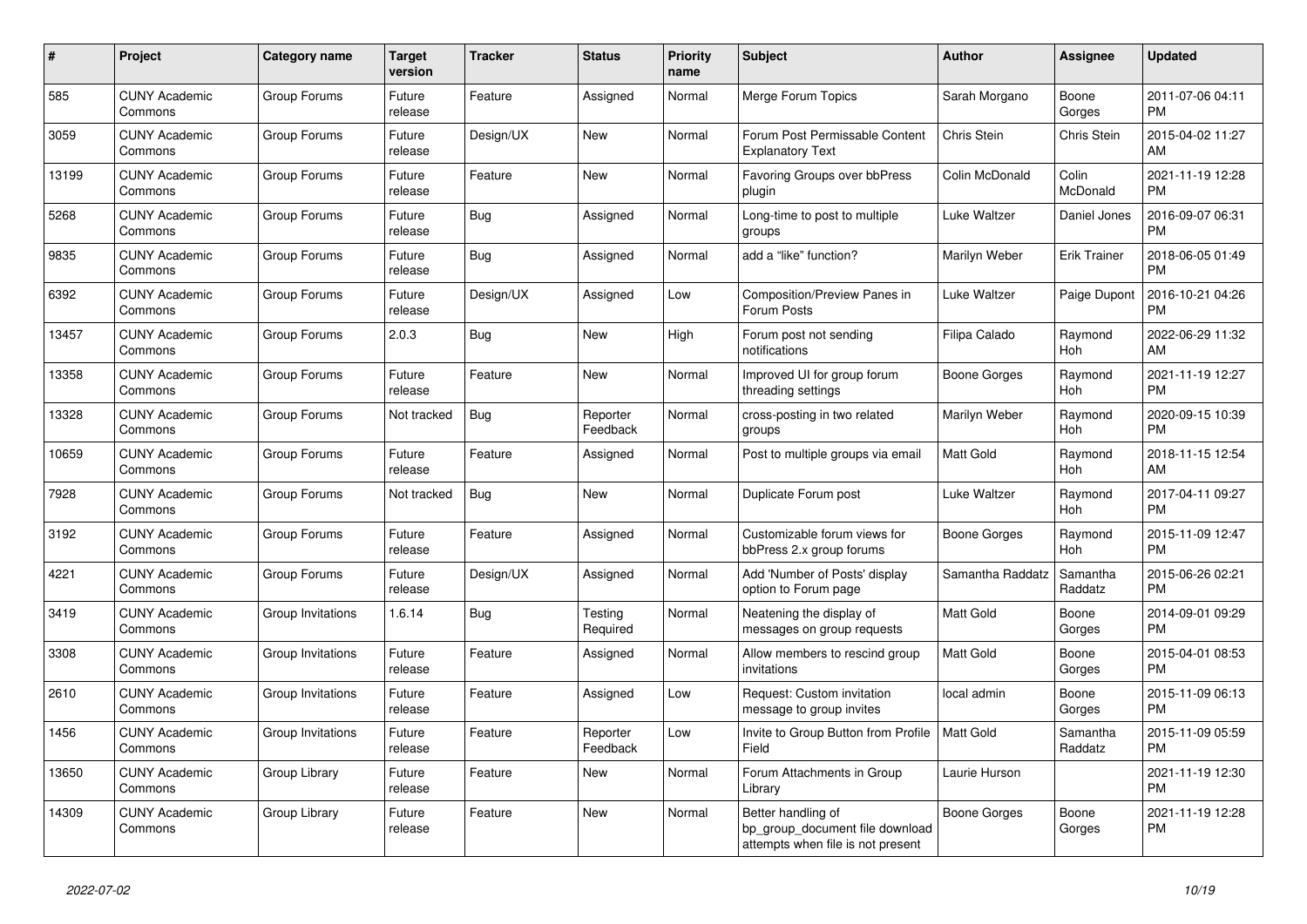| #     | Project                         | <b>Category name</b>           | <b>Target</b><br>version | <b>Tracker</b> | <b>Status</b>        | <b>Priority</b><br>name | <b>Subject</b>                                                              | <b>Author</b>     | Assignee            | <b>Updated</b>                |
|-------|---------------------------------|--------------------------------|--------------------------|----------------|----------------------|-------------------------|-----------------------------------------------------------------------------|-------------------|---------------------|-------------------------------|
| 13370 | <b>CUNY Academic</b><br>Commons | Group Library                  | Future<br>release        | Feature        | <b>New</b>           | Normal                  | Library bulk deletion and folder<br>editing                                 | Colin McDonald    | Boone<br>Gorges     | 2020-10-13 10:41<br>AM        |
| 1544  | <b>CUNY Academic</b><br>Commons | Groups (misc)                  | Future<br>release        | Feature        | Reporter<br>Feedback | Normal                  | Group Filtering and Sorting                                                 | <b>Matt Gold</b>  | Chris Stein         | 2019-03-01 02:25<br><b>PM</b> |
| 12446 | <b>CUNY Academic</b><br>Commons | Groups (misc)                  | Future<br>release        | Feature        | Reporter<br>Feedback | Normal                  | Toggle default site to group forum<br>posting                               | Laurie Hurson     | Laurie Hurson       | 2020-03-10 11:57<br>AM        |
| 9015  | <b>CUNY Academic</b><br>Commons | Groups (misc)                  | Not tracked              | Outreach       | Assigned             | Normal                  | Email group admins the email<br>addresses of their groups                   | <b>Matt Gold</b>  | Matt Gold           | 2018-01-02 09:54<br>AM        |
| 7115  | <b>CUNY Academic</b><br>Commons | Groups (misc)                  | Future<br>release        | Feature        | Reporter<br>Feedback | Normal                  | make licensing info clear during<br>group creation                          | Matt Gold         | Raymond<br>Hoh      | 2020-12-08 11:32<br>AM        |
| 3458  | <b>CUNY Academic</b><br>Commons | Groups (misc)                  | Future<br>release        | Feature        | Assigned             | Normal                  | Filter Members of Group by<br>Campus                                        | Michael Smith     | Samantha<br>Raddatz | 2014-09-26 08:32<br><b>PM</b> |
| 481   | <b>CUNY Academic</b><br>Commons | Groups (misc)                  | Future<br>release        | Feature        | Assigned             | Normal                  | ability to archive inactive groups<br>and blogs                             | Michael Mandiberg | Samantha<br>Raddatz | 2015-11-09 05:56<br><b>PM</b> |
| 12392 | <b>CUNY Academic</b><br>Commons | Help/Codex                     | Not tracked              | Documentation  | <b>New</b>           | Normal                  | <b>Updates to Common Commons</b><br>Questions on Help Page                  | scott voth        | Margaret<br>Galvan  | 2020-02-11 10:53<br>AM        |
| 11883 | <b>CUNY Academic</b><br>Commons | Help/Codex                     | Not tracked              | Support        | <b>New</b>           | Normal                  | Need Embedding Help Page<br>Update (Tableau)                                | Anthony Wheeler   | scott voth          | 2019-09-24 08:49<br>AM        |
| 4980  | <b>CUNY Academic</b><br>Commons | Home Page                      | Future<br>release        | Feature        | Assigned             | Normal                  | CAC Featured Content -- Adding<br>Randomization                             | Matt Gold         | Boone<br>Gorges     | 2016-12-12 03:01<br><b>PM</b> |
| 1888  | <b>CUNY Academic</b><br>Commons | Home Page                      | Future<br>release        | Feature        | Assigned             | Normal                  | Refactor BP MPO Activity Filter to<br>support proper pagination             | Sarah Morgano     | Boone<br>Gorges     | 2014-05-01 07:11<br><b>PM</b> |
| 1983  | <b>CUNY Academic</b><br>Commons | Home Page                      | Future<br>release        | Feature        | Assigned             | Low                     | Media Library integration with<br><b>Featured Content plugin</b>            | Boone Gorges      | Dominic<br>Giglio   | 2014-03-17 10:34<br>AM        |
| 6995  | <b>CUNY Academic</b><br>Commons | Home Page                      | Not tracked              | <b>Bug</b>     | Assigned             | Normal                  | member filter on homepage not<br>workina                                    | Matt Gold         | Raymond<br>Hoh      | 2016-12-11 09:46<br><b>PM</b> |
| 10580 | <b>CUNY Academic</b><br>Commons | Information<br>Architecture    | Future<br>release        | Design/UX      | <b>New</b>           | Normal                  | Primary nav item review                                                     | Boone Gorges      | Sara Cannon         | 2022-06-28 01:29<br><b>PM</b> |
| 3230  | <b>CUNY Academic</b><br>Commons | Internal Tools and<br>Workflow | Not tracked              | Feature        | Assigned             | High                    | Scripts for quicker<br>provisioning/updating of<br>development environments | Boone Gorges      | Boone<br>Gorges     | 2016-01-26 04:54<br><b>PM</b> |
| 15194 | <b>CUNY Academic</b><br>Commons | Internal Tools and<br>Workflow | 2.1.0                    | Feature        | <b>New</b>           | Normal                  | PHPCS sniff for un-restored<br>switch to blog() calls                       | Boone Gorges      | Jeremy Felt         | 2022-05-26 10:45<br>AM        |
| 13891 | <b>CUNY Academic</b><br>Commons | Internal Tools and<br>Workflow | 2.1.0                    | Feature        | <b>New</b>           | Normal                  | Migrate automated linting to<br>GitHub Actions                              | Boone Gorges      | Jeremy Felt         | 2022-06-29 11:13<br>AM        |
| 5234  | <b>CUNY Academic</b><br>Commons | Membership                     | Future<br>release        | Feature        | Assigned             | Normal                  | Write Unconfirmed patch for WP                                              | Boone Gorges      | Boone<br>Gorges     | 2016-10-24 11:18<br>AM        |
| 12382 | <b>CUNY Academic</b><br>Commons | Membership                     | Not tracked              | Support        | <b>New</b>           | Normal                  | Email request change                                                        | Marilyn Weber     | Marilyn<br>Weber    | 2020-02-06 12:56<br><b>PM</b> |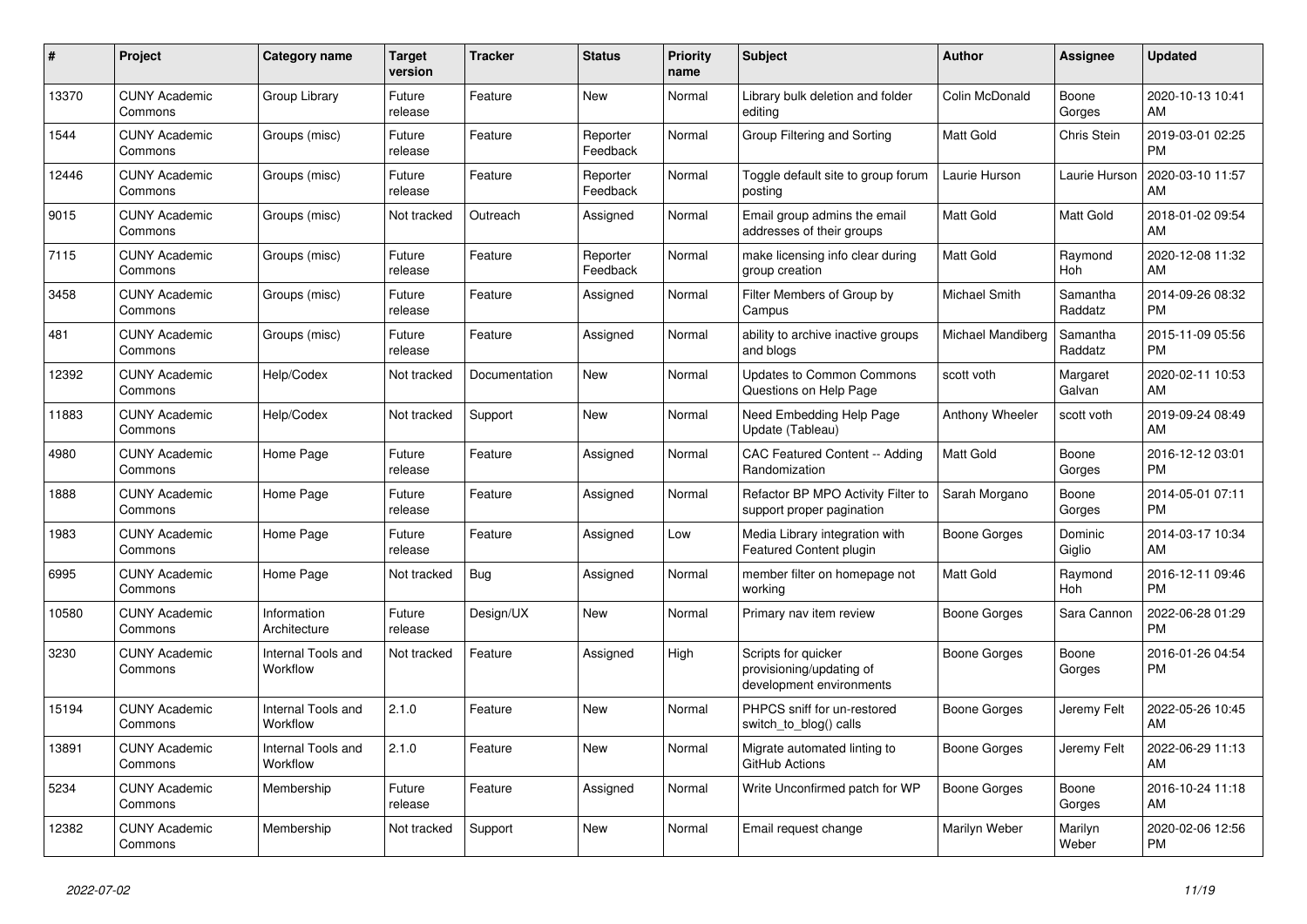| #     | Project                         | <b>Category name</b>    | <b>Target</b><br>version | <b>Tracker</b> | <b>Status</b>        | Priority<br>name | <b>Subject</b>                                                                             | Author                  | <b>Assignee</b> | <b>Updated</b>                |
|-------|---------------------------------|-------------------------|--------------------------|----------------|----------------------|------------------|--------------------------------------------------------------------------------------------|-------------------------|-----------------|-------------------------------|
| 3330  | <b>CUNY Academic</b><br>Commons | My Commons              | Future<br>release        | Feature        | Assigned             | Normal           | "Commons Information" tool                                                                 | <b>Boone Gorges</b>     | Chris Stein     | 2014-09-22 08:46<br><b>PM</b> |
| 4535  | <b>CUNY Academic</b><br>Commons | My Commons              | Future<br>release        | Bug            | New                  | Low              | My Commons filter issue                                                                    | scott voth              | Raymond<br>Hoh  | 2015-09-01 11:17<br>AM        |
| 3577  | <b>CUNY Academic</b><br>Commons | My Commons              | Future<br>release        | Design/UX      | Assigned             | Normal           | Replies to items in My Commons                                                             | Matt Gold               | Raymond<br>Hoh  | 2015-04-09 05:19<br><b>PM</b> |
| 3536  | <b>CUNY Academic</b><br>Commons | My Commons              | Future<br>release        | Feature        | Assigned             | Normal           | Infinite Scroll on My Commons<br>page                                                      | <b>Matt Gold</b>        | Raymond<br>Hoh  | 2015-04-13 04:42<br><b>PM</b> |
| 3517  | <b>CUNY Academic</b><br>Commons | My Commons              | Future<br>release        | Feature        | Assigned             | Normal           | Mute/Unmute My Commons<br>updates                                                          | <b>Matt Gold</b>        | Raymond<br>Hoh  | 2015-11-09 01:19<br><b>PM</b> |
| 3565  | <b>CUNY Academic</b><br>Commons | My Commons              | Not tracked              | Documentation  | New                  | Normal           | Load Newest inconsistencies                                                                | Chris Stein             | scott voth      | 2015-11-09 01:16<br><b>PM</b> |
| 9895  | <b>CUNY Academic</b><br>Commons | Onboarding              | Future<br>release        | Feature        | Assigned             | Normal           | Add "Accept Invitation"<br>link/button/function to Group<br>and/or Site invitation emails? | Luke Waltzer            | Boone<br>Gorges | 2018-06-07 12:42<br><b>PM</b> |
| 9028  | <b>CUNY Academic</b><br>Commons | Onboarding              | Future<br>release        | Feature        | Assigned             | Normal           | suggest groups to new members<br>during the registration process                           | <b>Matt Gold</b>        | Chris Stein     | 2018-10-24 12:34<br><b>PM</b> |
| 8440  | <b>CUNY Academic</b><br>Commons | Onboarding              | Not tracked              | Bug            | <b>New</b>           | Normal           | Create Test Email Accounts for<br><b>Onboarding Project</b>                                | Stephen Real            | Stephen Real    | 2017-08-01 09:49<br><b>PM</b> |
| 5955  | <b>CUNY Academic</b><br>Commons | Outreach                | Future<br>release        | Feature        | Assigned             | Normal           | Create auto-newsletter for<br>commons members                                              | <b>Matt Gold</b>        | Luke Waltzer    | 2016-08-30 10:34<br>AM        |
| 15242 | <b>CUNY Academic</b><br>Commons | Performance             | Not tracked              | Bug            | Reporter<br>Feedback | Normal           | Slugist site                                                                               | Raffi<br>Khatchadourian | Boone<br>Gorges | 2022-02-07 11:14<br>AM        |
| 14908 | <b>CUNY Academic</b><br>Commons | Performance             |                          | Bug            | New                  | Normal           | Stale object cache on cdev                                                                 | Raymond Hoh             | Boone<br>Gorges | 2021-12-07 09:45<br>AM        |
| 10794 | <b>CUNY Academic</b><br>Commons | Performance             | Not tracked              | Bug            | <b>New</b>           | Normal           | Memcached connection<br>occasionally breaks                                                | <b>Boone Gorges</b>     | Boone<br>Gorges | 2018-12-06 03:30<br><b>PM</b> |
| 14787 | <b>CUNY Academic</b><br>Commons | <b>Plugin Packages</b>  | Future<br>release        | Feature        | New                  | Normal           | Creating a "Design" plugin<br>package                                                      | Laurie Hurson           | scott voth      | 2022-04-27 04:56<br><b>PM</b> |
| 14184 | <b>CUNY Academic</b><br>Commons | <b>Public Portfolio</b> | Future<br>release        | Feature        | New                  | Normal           | Centralized mechanism for storing<br>Campus affiliations                                   | <b>Boone Gorges</b>     | Boone<br>Gorges | 2022-01-04 11:35<br>AM        |
| 11496 | <b>CUNY Academic</b><br>Commons | Public Portfolio        | 1.15.2                   | Support        | New                  | Normal           | Replace Twitter Icon on Member<br>Portfolio page                                           | scott voth              | Boone<br>Gorges | 2019-06-06 01:03<br><b>PM</b> |
| 3768  | <b>CUNY Academic</b><br>Commons | Public Portfolio        | Future<br>release        | Feature        | Assigned             | Normal           | Institutions/Past positions on<br>public portfolios                                        | Matt Gold               | Boone<br>Gorges | 2018-04-23 10:44<br>AM        |
| 3220  | <b>CUNY Academic</b><br>Commons | Public Portfolio        | Future<br>release        | Feature        | Assigned             | Normal           | Add indent/outdent option to<br>Formatting Buttons on Profile<br>Page                      | Matt Gold               | Boone<br>Gorges | 2014-05-21 10:39<br><b>PM</b> |
| 3048  | <b>CUNY Academic</b><br>Commons | Public Portfolio        | Future<br>release        | Feature        | New                  | Low              | Images for rich text profile fields                                                        | <b>Boone Gorges</b>     | Boone<br>Gorges | 2014-02-19 12:56<br>PM        |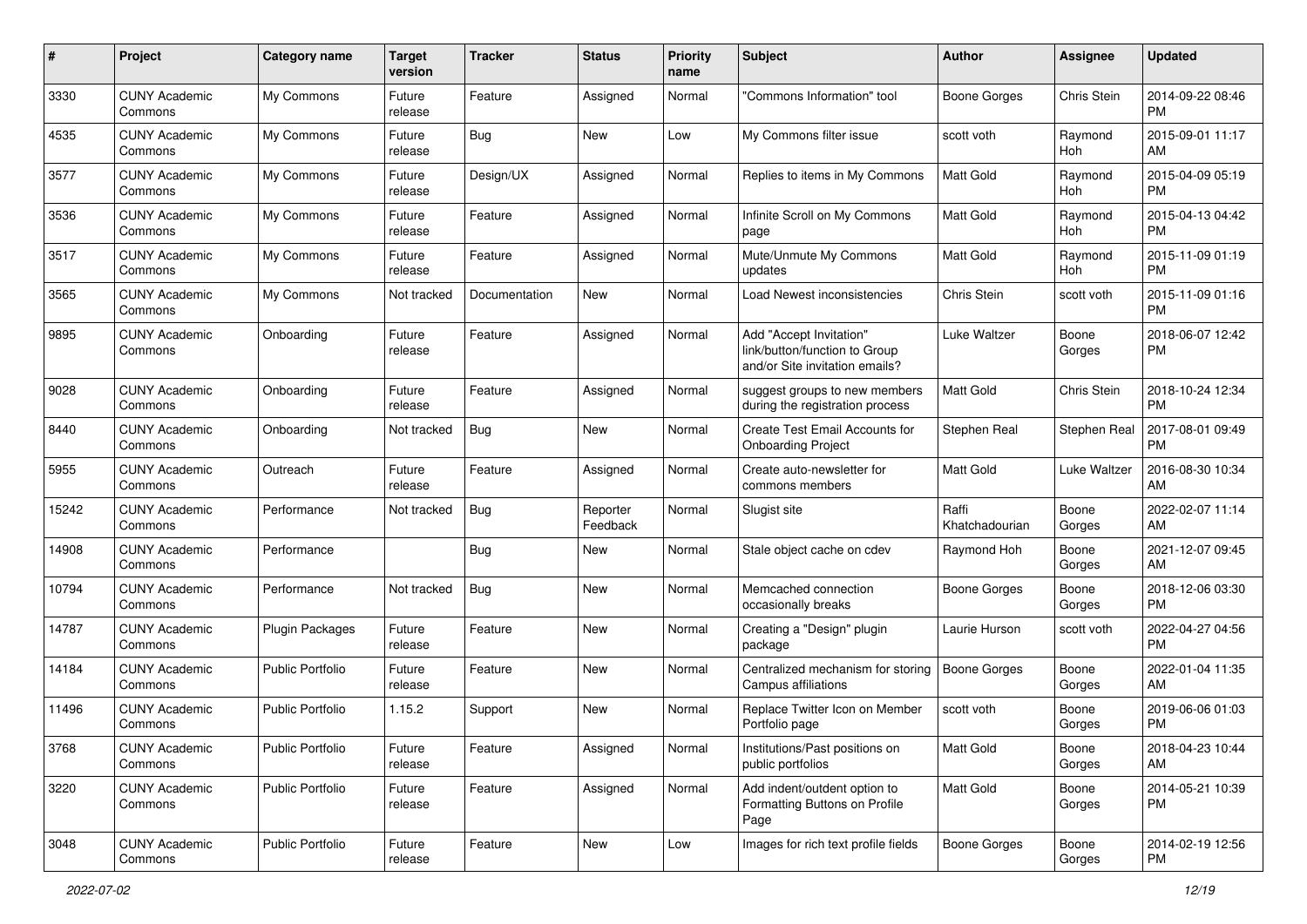| $\#$  | Project                         | <b>Category name</b>    | <b>Target</b><br>version | <b>Tracker</b> | <b>Status</b>        | Priority<br>name | <b>Subject</b>                                                                 | <b>Author</b>    | <b>Assignee</b>     | <b>Updated</b>                |
|-------|---------------------------------|-------------------------|--------------------------|----------------|----------------------|------------------|--------------------------------------------------------------------------------|------------------|---------------------|-------------------------------|
| 3042  | <b>CUNY Academic</b><br>Commons | <b>Public Portfolio</b> | Future<br>release        | Feature        | Assigned             | Normal           | Browsing member interests                                                      | Matt Gold        | Boone<br>Gorges     | 2015-03-21 09:04<br><b>PM</b> |
| 2753  | <b>CUNY Academic</b><br>Commons | <b>Public Portfolio</b> | Future<br>release        | Feature        | New                  | Normal           | Create actual actual tagification in<br>academic interests and other<br>fields | Micki Kaufman    | Boone<br>Gorges     | 2015-01-05 08:52<br><b>PM</b> |
| 2013  | <b>CUNY Academic</b><br>Commons | <b>Public Portfolio</b> | Future<br>release        | Feature        | Assigned             | Low              | Have Profile Privacy Options show   Matt Gold<br>up only for filled-in fields  |                  | Boone<br>Gorges     | 2015-11-09 06:09<br><b>PM</b> |
| 10354 | <b>CUNY Academic</b><br>Commons | <b>Public Portfolio</b> | Future<br>release        | Feature        | New                  | Normal           | Opt out of Having a Profile Page                                               | scott voth       | Chris Stein         | 2020-05-12 10:43<br>AM        |
| 5827  | <b>CUNY Academic</b><br>Commons | <b>Public Portfolio</b> | Future<br>release        | Bug            | Assigned             | Normal           | Academic Interests square bracket<br>links not working                         | scott voth       | Chris Stein         | 2016-08-11 11:59<br><b>PM</b> |
| 3770  | <b>CUNY Academic</b><br>Commons | <b>Public Portfolio</b> | Future<br>release        | Feature        | Assigned             | Normal           | Improve Layout/Formatting of<br>Positions Area on Public Portfolios            | <b>Matt Gold</b> | Chris Stein         | 2015-04-01 09:17<br><b>PM</b> |
| 2881  | <b>CUNY Academic</b><br>Commons | Public Portfolio        | Future<br>release        | Feature        | Assigned             | Normal           | Redesign the UX for Profiles                                                   | Chris Stein      | Chris Stein         | 2016-10-13 12:45<br><b>PM</b> |
| 2832  | <b>CUNY Academic</b><br>Commons | <b>Public Portfolio</b> | Future<br>release        | Feature        | Assigned             | Normal           | Improve interface for (not)<br>auto-linking profile fields                     | Boone Gorges     | Chris Stein         | 2015-01-05 08:52<br><b>PM</b> |
| 4622  | <b>CUNY Academic</b><br>Commons | <b>Public Portfolio</b> | Future<br>release        | Design/UX      | <b>New</b>           | Normal           | <b>Profile Visibility Settings</b>                                             | Samantha Raddatz | Samantha<br>Raddatz | 2015-09-21 12:18<br><b>PM</b> |
| 4404  | <b>CUNY Academic</b><br>Commons | <b>Public Portfolio</b> | Future<br>release        | Design/UX      | Assigned             | Normal           | Change color of permissions info<br>on portfolio editing interface             | <b>Matt Gold</b> | Samantha<br>Raddatz | 2015-08-11 05:28<br><b>PM</b> |
| 4253  | <b>CUNY Academic</b><br>Commons | Public Portfolio        | Future<br>release        | Design/UX      | New                  | Normal           | Encourage users to add portfolio<br>content                                    | Samantha Raddatz | Samantha<br>Raddatz | 2015-07-07 11:32<br>AM        |
| 6014  | <b>CUNY Academic</b><br>Commons | Publicity               | Future<br>release        | Publicity      | Reporter<br>Feedback | Normal           | Google search listing                                                          | <b>Matt Gold</b> | Boone<br>Gorges     | 2016-09-21 03:48<br><b>PM</b> |
| 3509  | <b>CUNY Academic</b><br>Commons | Publicity               | 1.7                      | Publicity      | New                  | Normal           | Create 1.7 digital signage imagery                                             | Micki Kaufman    | Marilyn<br>Weber    | 2014-10-01 12:40<br><b>PM</b> |
| 3506  | <b>CUNY Academic</b><br>Commons | Publicity               | 1.7                      | Publicity      | New                  | Normal           | Prepare 1.7 email messaging                                                    | Micki Kaufman    | Micki<br>Kaufman    | 2014-10-01 12:36<br><b>PM</b> |
| 3511  | <b>CUNY Academic</b><br>Commons | Publicity               | 1.7                      | Publicity      | Assigned             | Normal           | Social media for 1.7                                                           | Micki Kaufman    | Sarah<br>Morgano    | 2014-10-14 03:32<br><b>PM</b> |
| 3510  | <b>CUNY Academic</b><br>Commons | Publicity               | 1.7                      | Publicity      | Assigned             | Normal           | Post on the News Blog re: 'My<br>Commons'                                      | Micki Kaufman    | Sarah<br>Morgano    | 2014-10-15 11:18<br>AM        |
| 12247 | <b>CUNY Academic</b><br>Commons | Publicity               | Not tracked              | Support        | <b>New</b>           | Normal           | Screenshot of First Commons<br>Homepage                                        | scott voth       | scott voth          | 2020-01-14 12:08<br><b>PM</b> |
| 6115  | <b>CUNY Academic</b><br>Commons | Publicity               | Not tracked              | Feature        | Assigned             | Normal           | create digital signage for GC                                                  | Matt Gold        | scott voth          | 2016-10-11 10:09<br><b>PM</b> |
| 9643  | <b>CUNY Academic</b><br>Commons | Publicity               | Not tracked              | Feature        | <b>New</b>           | Normal           | Create a page on the Commons<br>for logos etc.                                 | Stephen Real     | Stephen Real        | 2018-04-24 10:53<br>AM        |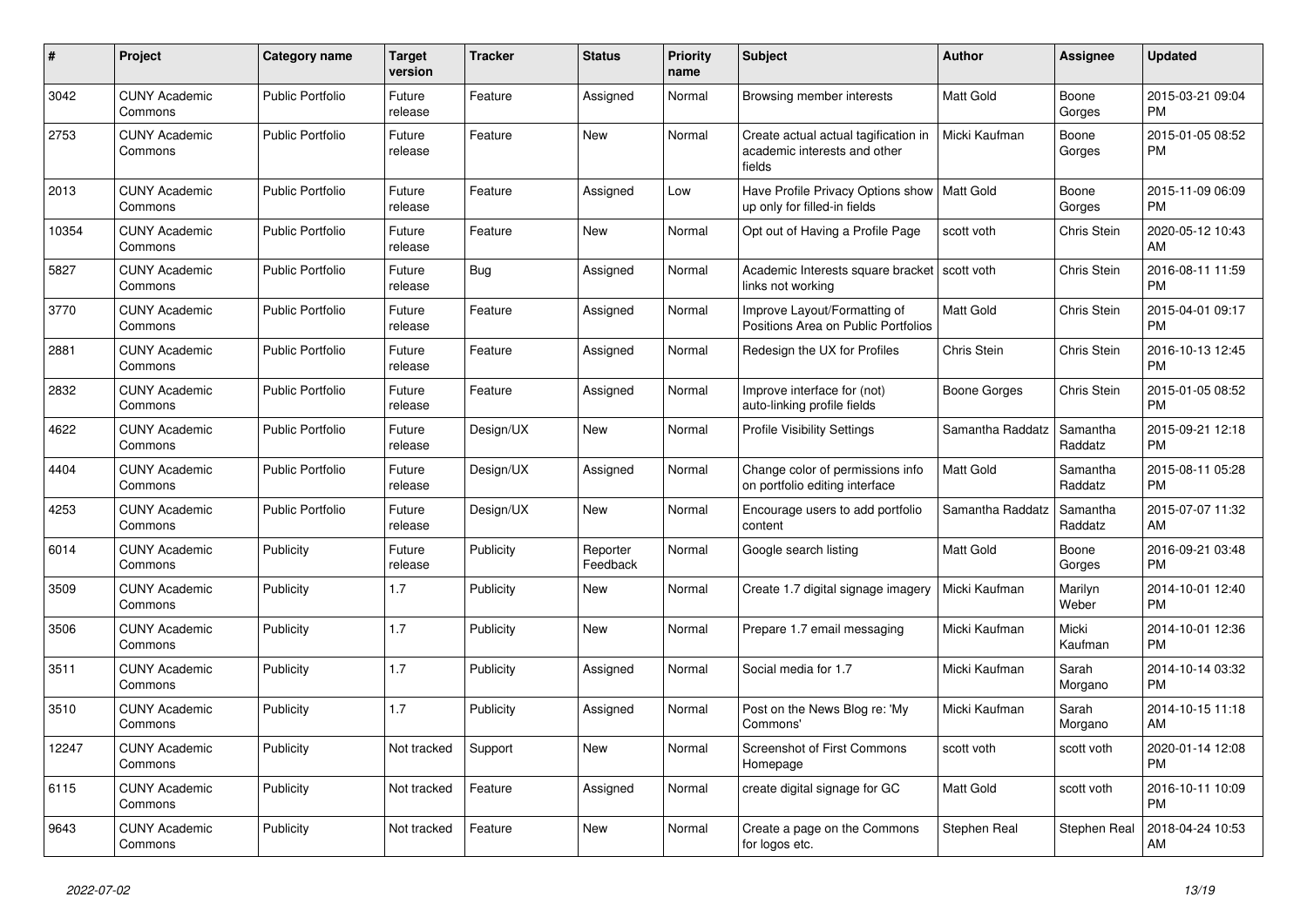| $\#$  | Project                         | <b>Category name</b>     | Target<br>version | <b>Tracker</b> | <b>Status</b>        | Priority<br>name | <b>Subject</b>                                                           | <b>Author</b>    | <b>Assignee</b>     | <b>Updated</b>                |
|-------|---------------------------------|--------------------------|-------------------|----------------|----------------------|------------------|--------------------------------------------------------------------------|------------------|---------------------|-------------------------------|
| 11945 | <b>CUNY Academic</b><br>Commons | Reckoning                | Future<br>release | Feature        | Reporter<br>Feedback | Normal           | Add Comments bubble to<br>Reckoning views                                | Boone Gorges     | Boone<br>Gorges     | 2019-11-12 05:14<br><b>PM</b> |
| 3615  | <b>CUNY Academic</b><br>Commons | Redmine                  | Not tracked       | Feature        | <b>New</b>           | Low              | Create Redmine issues via email                                          | Dominic Giglio   | Boone<br>Gorges     | 2017-11-16 11:36<br>AM        |
| 940   | <b>CUNY Academic</b><br>Commons | Redmine                  | Future<br>release | Feature        | Assigned             | Low              | Communication with users after<br>releases                               | Matt Gold        | Dominic<br>Giglio   | 2012-09-09 04:36<br><b>PM</b> |
| 11860 | <b>CUNY Academic</b><br>Commons | Registration             | Future<br>release | Feature        | <b>New</b>           | Normal           | <b>Ensure Students Are Aware They</b><br>Can Use Aliases At Registration | scott voth       |                     | 2019-09-24 08:46<br>AM        |
| 10273 | <b>CUNY Academic</b><br>Commons | Registration             | Not tracked       | Support        | Reporter<br>Feedback | Normal           | users combining CF and campus<br>address                                 | Marilyn Weber    |                     | 2019-09-18 10:58<br>AM        |
| 370   | <b>CUNY Academic</b><br>Commons | Registration             | Future<br>release | Feature        | Assigned             | High             | <b>Guest Accounts</b>                                                    | <b>Matt Gold</b> | Matt Gold           | 2015-04-09 09:33<br><b>PM</b> |
| 5225  | <b>CUNY Academic</b><br>Commons | Registration             | Future<br>release | Feature        | Assigned             | Normal           | On-boarding Issues                                                       | Luke Waltzer     | Samantha<br>Raddatz | 2016-02-12 02:58<br><b>PM</b> |
| 308   | <b>CUNY Academic</b><br>Commons | Registration             | Future<br>release | Feature        | <b>New</b>           | Normal           | Group recommendations for<br>signup process                              | Boone Gorges     | Samantha<br>Raddatz | 2015-11-09 05:07<br><b>PM</b> |
| 16177 | <b>CUNY Academic</b><br>Commons | Reply By Email           |                   | <b>Bug</b>     | New                  | Normal           | Switch to Inbound mode for RBE                                           | Raymond Hoh      | Raymond<br>Hoh      | 2022-05-30 04:32<br><b>PM</b> |
| 13430 | <b>CUNY Academic</b><br>Commons | Reply By Email           | Not tracked       | Bug            | <b>New</b>           | Normal           | Delay in RBE                                                             | Luke Waltzer     | Raymond<br>Hoh      | 2020-10-13 11:16<br>AM        |
| 8991  | <b>CUNY Academic</b><br>Commons | Reply By Email           | Not tracked       | Bug            | Hold                 | Normal           | RBE duplicate email message<br>issue                                     | Matt Gold        | Raymond<br>Hoh      | 2018-02-18 08:53<br><b>PM</b> |
| 8976  | <b>CUNY Academic</b><br>Commons | Reply By Email           | Not tracked       | Feature        | Assigned             | Normal           | Package RBE new topics posting?                                          | <b>Matt Gold</b> | Raymond<br>Hoh      | 2017-12-04 02:34<br><b>PM</b> |
| 6671  | <b>CUNY Academic</b><br>Commons | Reply By Email           | Not tracked       | Bug            | Assigned             | Normal           | "Post too often" RBE error<br>message                                    | Matt Gold        | Raymond<br>Hoh      | 2016-11-11 09:55<br>AM        |
| 3369  | <b>CUNY Academic</b><br>Commons | Reply By Email           | Not tracked       | Outreach       | Hold                 | Normal           | Release reply by email to WP<br>plugin directory                         | Matt Gold        | Raymond<br>Hoh      | 2016-03-01 12:46<br><b>PM</b> |
| 3002  | <b>CUNY Academic</b><br>Commons | Search                   | Future<br>release | Feature        | Assigned             | Normal           | Overhaul CAC search by using<br>external search appliance                | Boone Gorges     | Boone<br>Gorges     | 2020-07-15 03:05<br><b>PM</b> |
| 9729  | <b>CUNY Academic</b><br>Commons | <b>SEO</b>               | Not tracked       | Support        | <b>New</b>           | Normal           | 503 Errors showing on<br>newlaborforum.cuny.edu                          | Diane Krauthamer | Raymond<br>Hoh      | 2018-05-22 04:48<br><b>PM</b> |
| 3662  | <b>CUNY Academic</b><br>Commons | <b>SEO</b>               | Future<br>release | Feature        | Assigned             | Normal           | Duplicate Content/SEO/Google<br>issues                                   | Matt Gold        | Raymond<br>Hoh      | 2015-04-13 04:37<br><b>PM</b> |
| 13048 | <b>CUNY Academic</b><br>Commons | Shortcodes and<br>embeds | Future<br>release | Feature        | New                  | Normal           | Jupyter Notebooks support                                                | Boone Gorges     |                     | 2020-07-14 11:46<br>AM        |
| 13331 | <b>CUNY Academic</b><br>Commons | Site cloning             | Future<br>release | Bug            | <b>New</b>           | Normal           | Combine Site Template and Clone<br>operations                            | Boone Gorges     | Jeremy Felt         | 2021-11-19 12:39<br><b>PM</b> |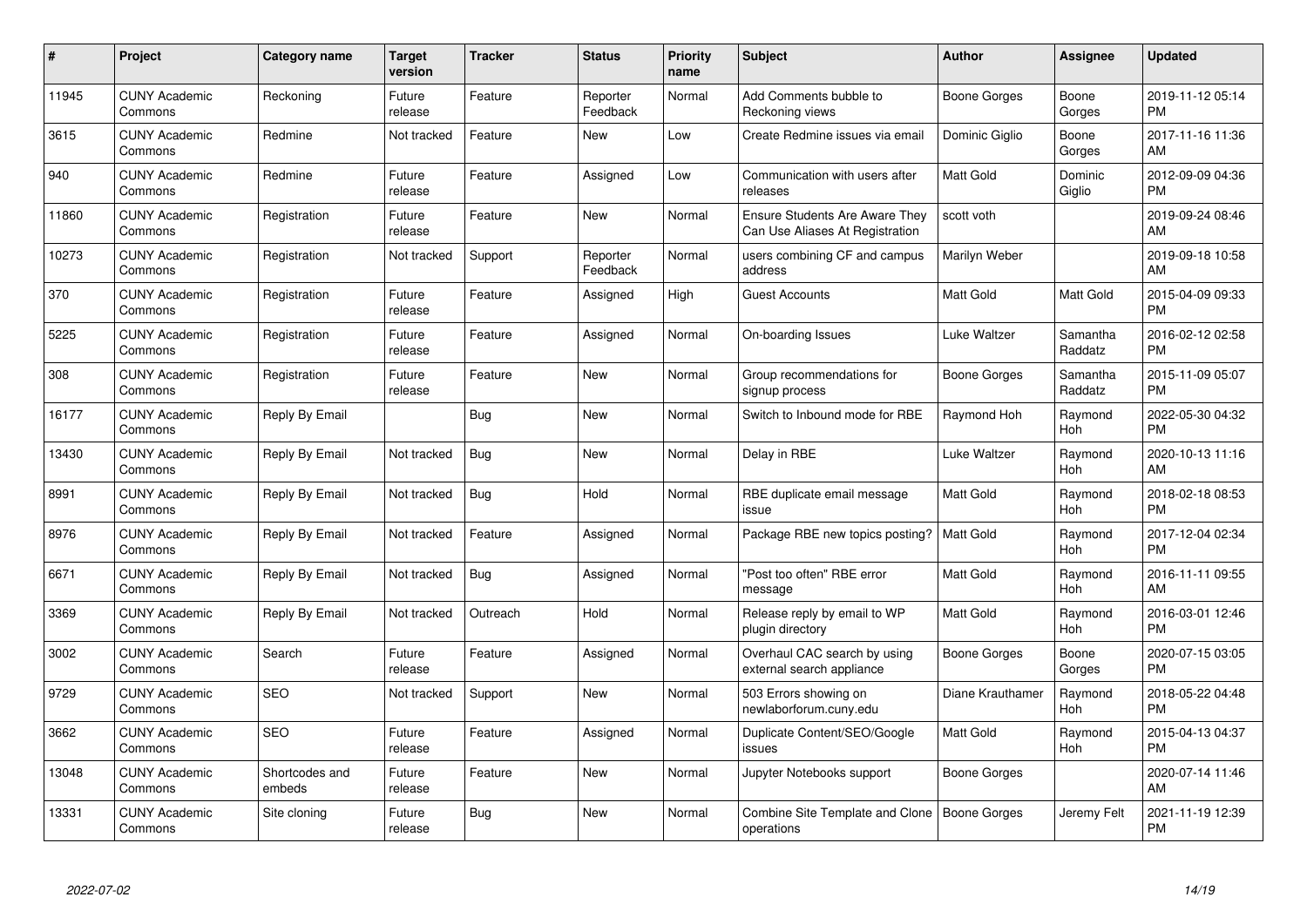| #     | Project                         | <b>Category name</b>    | <b>Target</b><br>version | <b>Tracker</b> | <b>Status</b>        | <b>Priority</b><br>name | <b>Subject</b>                                                                                                                                        | Author                  | <b>Assignee</b>     | <b>Updated</b>                |
|-------|---------------------------------|-------------------------|--------------------------|----------------|----------------------|-------------------------|-------------------------------------------------------------------------------------------------------------------------------------------------------|-------------------------|---------------------|-------------------------------|
| 13975 | <b>CUNY Academic</b><br>Commons | Social Paper            | Not tracked              | Support        | Reporter<br>Feedback | Normal                  | can't approve comments on Social<br>Paper paper                                                                                                       | Marilyn Weber           |                     | 2021-02-12 09:33<br>AM        |
| 5489  | <b>CUNY Academic</b><br>Commons | Social Paper            | Future<br>release        | Feature        | New                  | Normal                  | Asc/desc sorting for Social Paper<br>directories                                                                                                      | <b>Boone Gorges</b>     |                     | 2016-04-21 10:06<br><b>PM</b> |
| 5488  | <b>CUNY Academic</b><br>Commons | Social Paper            | Future<br>release        | Bug            | New                  | Normal                  | Add a "last edited by" field to<br>Social Paper group directories                                                                                     | Boone Gorges            |                     | 2016-04-21 10:05<br><b>PM</b> |
| 5205  | <b>CUNY Academic</b><br>Commons | Social Paper            | Future<br>release        | Feature        | New                  | Normal                  | Social Paper folders                                                                                                                                  | Marilyn Weber           |                     | 2016-02-11 10:24<br><b>PM</b> |
| 5199  | <b>CUNY Academic</b><br>Commons | Social Paper            | Future<br>release        | Feature        | New                  | Normal                  | add tables to the SP editor                                                                                                                           | Marilyn Weber           |                     | 2016-10-24 11:27<br>AM        |
| 7981  | <b>CUNY Academic</b><br>Commons | Social Paper            | Future<br>release        | Bug            | New                  | Normal                  | Social Paper comments should<br>not go to spam                                                                                                        | Luke Waltzer            | Boone<br>Gorges     | 2018-04-16 03:52<br><b>PM</b> |
| 7663  | <b>CUNY Academic</b><br>Commons | Social Paper            | Future<br>release        | Bug            | New                  | Normal                  | Social Paper notifications not<br>formatted correctly on secondary<br>sites                                                                           | Boone Gorges            | Boone<br>Gorges     | 2018-04-16 03:52<br>PM        |
| 5182  | <b>CUNY Academic</b><br>Commons | Social Paper            | Future<br>release        | Design/UX      | New                  | Normal                  | "Publishing" a private paper on<br>social paper?                                                                                                      | Raffi<br>Khatchadourian | Boone<br>Gorges     | 2016-10-13 04:12<br><b>PM</b> |
| 5052  | <b>CUNY Academic</b><br>Commons | Social Paper            | Future<br>release        | Feature        | New                  | Low                     | Sentence by sentence or line by<br>line comments (SP suggestion #3)                                                                                   | Marilyn Weber           | Boone<br>Gorges     | 2016-02-11 10:24<br><b>PM</b> |
| 8898  | <b>CUNY Academic</b><br>Commons | Social Paper            | Not tracked              | Feature        | Assigned             | Normal                  | Usage data on docs and social<br>paper                                                                                                                | <b>Matt Gold</b>        | Matt Gold           | 2017-11-16 11:32<br>AM        |
| 5282  | <b>CUNY Academic</b><br>Commons | Social Paper            | Future<br>release        | Bug            | New                  | Normal                  | Replying via email directs to paper<br>but not individual comment.                                                                                    | Marilyn Weber           | Raymond<br>Hoh      | 2016-03-02 01:48<br><b>PM</b> |
| 5397  | <b>CUNY Academic</b><br>Commons | Social Paper            | Future<br>release        | Feature        | <b>New</b>           | Normal                  | frustrating to have to<br>enable/disable in SP                                                                                                        | Marilyn Weber           | Samantha<br>Raddatz | 2016-04-20 03:39<br><b>PM</b> |
| 5183  | <b>CUNY Academic</b><br>Commons | Social Paper            | Future<br>release        | Design/UX      | New                  | Normal                  | Creating a new paper when<br>viewing an existing paper                                                                                                | Raffi<br>Khatchadourian | Samantha<br>Raddatz | 2016-02-02 12:09<br><b>PM</b> |
| 5058  | <b>CUNY Academic</b><br>Commons | Social Paper            | Future<br>release        | Feature        | New                  | Low                     | Can there be a clearer signal that<br>even when comments have<br>already been made you add<br>comments by clicking on the side?<br>(SP suggestion #5) | Marilyn Weber           | Samantha<br>Raddatz | 2016-02-11 10:24<br><b>PM</b> |
| 5053  | <b>CUNY Academic</b><br>Commons | Social Paper            | Future<br>release        | Feature        | New                  | Low                     | Scrollable menu to add readers<br>(SP suggestion #4)                                                                                                  | Marilyn Weber           | Samantha<br>Raddatz | 2016-04-21 05:21<br><b>PM</b> |
| 5050  | <b>CUNY Academic</b><br>Commons | Social Paper            | Future<br>release        | Feature        | New                  | Low                     | Making comments visible in SP<br>editing mode (SP suggestion #1)                                                                                      | Marilyn Weber           | Samantha<br>Raddatz | 2019-09-17 11:10<br><b>PM</b> |
| 6426  | <b>CUNY Academic</b><br>Commons | Spam/Spam<br>Prevention | Future<br>release        | Feature        | Assigned             | Normal                  | Force captcha on all comments?                                                                                                                        | Matt Gold               | <b>Tahir Butt</b>   | 2016-10-24 02:06<br><b>PM</b> |
| 8666  | <b>CUNY Academic</b><br>Commons | Teaching                | Not tracked              | Documentation  | Assigned             | Normal                  | Create Teaching on the Commons<br>Resource Page                                                                                                       | Matt Gold               | Laurie Hurson       | 2019-09-23 03:16<br>PM        |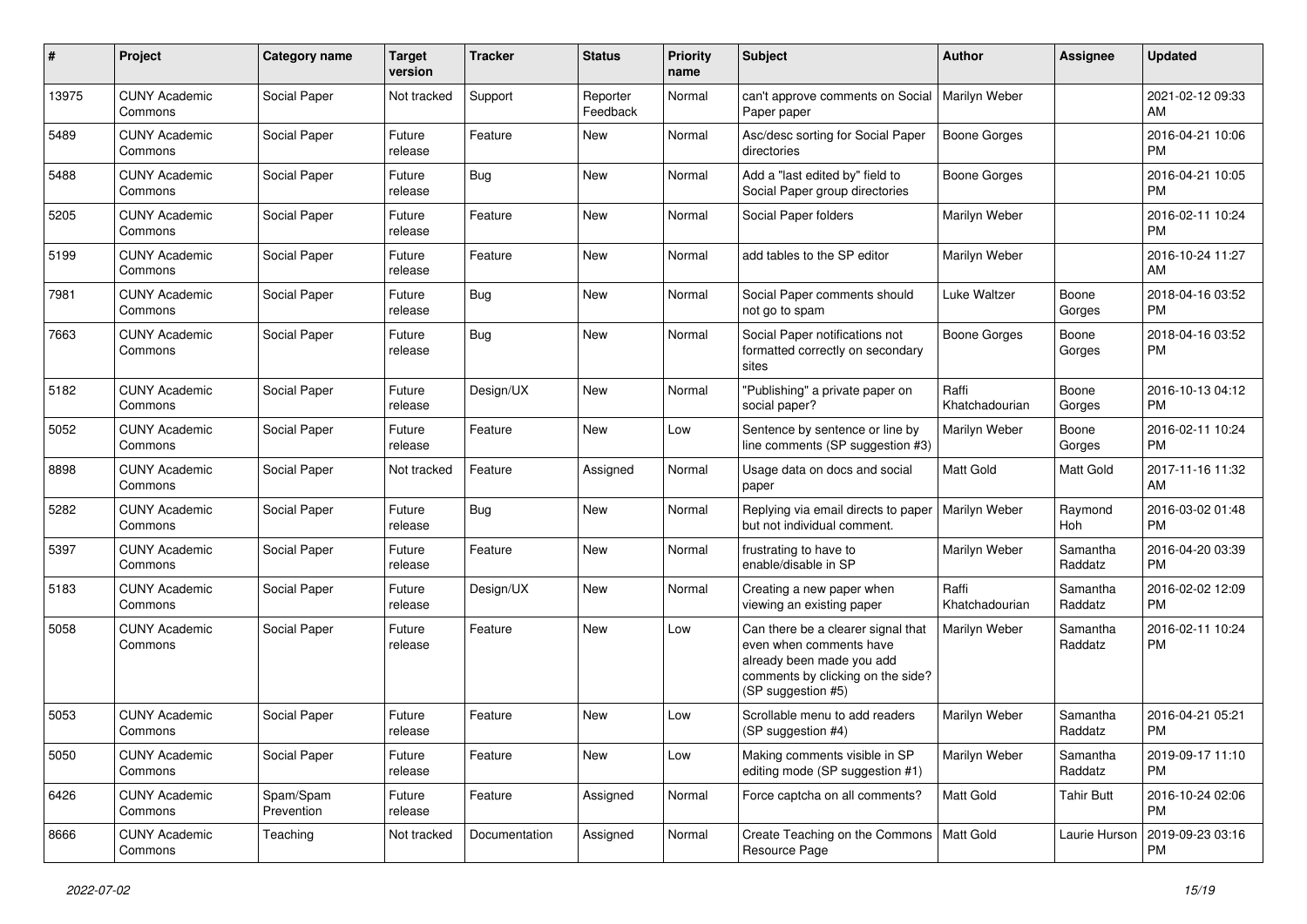| #     | <b>Project</b>                  | Category name          | <b>Target</b><br>version | <b>Tracker</b> | <b>Status</b>        | <b>Priority</b><br>name | <b>Subject</b>                                                                                               | <b>Author</b>    | Assignee            | <b>Updated</b>                |
|-------|---------------------------------|------------------------|--------------------------|----------------|----------------------|-------------------------|--------------------------------------------------------------------------------------------------------------|------------------|---------------------|-------------------------------|
| 3090  | <b>CUNY Academic</b><br>Commons | Twitter page           | Future<br>release        | Feature        | Assigned             | Normal                  | Prevent Retweets from showing<br>up on Commons twitter page                                                  | <b>Matt Gold</b> | Tahir Butt          | 2016-10-24 11:31<br>AM        |
| 6298  | <b>CUNY Academic</b><br>Commons | <b>User Experience</b> | Not tracked              | Design/UX      | Assigned             | Normal                  | Examine data from survey                                                                                     | <b>Matt Gold</b> | Margaret<br>Galvan  | 2016-10-14 12:16<br><b>PM</b> |
| 4661  | <b>CUNY Academic</b><br>Commons | <b>User Experience</b> | Future<br>release        | <b>Bug</b>     | Assigned             | Normal                  | <b>Simplify Events text</b>                                                                                  | <b>Matt Gold</b> | Samantha<br>Raddatz | 2015-10-02 09:06<br><b>PM</b> |
| 3473  | <b>CUNY Academic</b><br>Commons | <b>User Experience</b> | Future<br>release        | Feature        | Assigned             | Normal                  | Commons profile: Add help info<br>about "Positions" replacing "title"                                        | Keith Miyake     | Samantha<br>Raddatz | 2015-11-09 02:28<br><b>PM</b> |
| 4222  | <b>CUNY Academic</b><br>Commons | User Experience        | Future<br>release        | Design/UX      | <b>New</b>           | Normal                  | Add information to 'Delete<br>Account' page                                                                  | Samantha Raddatz | scott voth          | 2015-06-26 11:35<br>AM        |
| 5316  | <b>CUNY Academic</b><br>Commons | <b>User Experience</b> | Future<br>release        | Feature        | Assigned             | Normal                  | Prompt user email address<br>updates                                                                         | <b>Matt Gold</b> | Stephen Real        | 2016-12-21 03:30<br><b>PM</b> |
| 8675  | <b>CUNY Academic</b><br>Commons | <b>User Onboarding</b> | Future<br>release        | Bug            | Reporter<br>Feedback | Low                     | Add new User search screen calls<br>for the input of email address but<br>doesn't work with one              | Paul Hebert      | Boone<br>Gorges     | 2017-10-11 11:17<br>AM        |
| 9941  | <b>CUNY Academic</b><br>Commons | Wiki                   | Not tracked              | Support        | Assigned             | Normal                  | Wiki functionality                                                                                           | <b>Matt Gold</b> | Boone<br>Gorges     | 2018-06-26 10:57<br>AM        |
| 14483 | <b>CUNY Academic</b><br>Commons | WordPress - Media      | Not tracked              | Bug            | Reporter<br>Feedback | Normal                  | Wordpress PDF Embed Stopped<br>Working after JITP Media Clone                                                | Patrick DeDauw   | Boone<br>Gorges     | 2021-05-20 01:51<br><b>PM</b> |
| 11449 | <b>CUNY Academic</b><br>Commons | WordPress - Media      | Not tracked              | Support        | Reporter<br>Feedback | Normal                  | Cloning Media Library for JITP<br>from Staging to Production Site                                            | Patrick DeDauw   | Boone<br>Gorges     | 2019-05-13 12:00<br><b>PM</b> |
| 11386 | <b>CUNY Academic</b><br>Commons | WordPress - Media      | Not tracked              | Support        | Reporter<br>Feedback | Normal                  | disappearing images                                                                                          | scott voth       | Boone<br>Gorges     | 2019-05-14 10:32<br>AM        |
| 16255 | <b>CUNY Academic</b><br>Commons | WordPress (misc)       |                          | <b>Bug</b>     | New                  | Normal                  | Need to define 'MULTISITE'<br>constant in wp-config.php                                                      | Raymond Hoh      |                     | 2022-06-19 09:31<br>AM        |
| 14074 | <b>CUNY Academic</b><br>Commons | WordPress (misc)       | Not tracked              | Support        | Reporter<br>Feedback | Normal                  | page password protection problem                                                                             | Marilyn Weber    |                     | 2021-03-02 11:03<br>AM        |
| 11843 | <b>CUNY Academic</b><br>Commons | WordPress (misc)       | Future<br>release        | Design/UX      | New                  | Normal                  | Tweaking the Gutenberg Editor<br>Interface                                                                   | Laurie Hurson    |                     | 2022-04-26 12:00<br><b>PM</b> |
| 11024 | <b>CUNY Academic</b><br>Commons | WordPress (misc)       | Future<br>release        | <b>Bug</b>     | <b>New</b>           | Normal                  | Subsites should not show "you<br>should update your .htaccess<br>now" notice after permalink setting<br>save | Boone Gorges     |                     | 2019-01-28 01:35<br><b>PM</b> |
| 10380 | <b>CUNY Academic</b><br>Commons | WordPress (misc)       | Future<br>release        | Feature        | In Progress          | Normal                  | Remove blacklisted plugins                                                                                   | Boone Gorges     |                     | 2022-04-26 12:00<br><b>PM</b> |
| 6755  | <b>CUNY Academic</b><br>Commons | WordPress (misc)       | Future<br>release        | <b>Bug</b>     | <b>New</b>           | Normal                  | Cannot Deactivate Plugin                                                                                     | Laura Kane       |                     | 2016-11-16 01:12<br><b>PM</b> |
| 6332  | <b>CUNY Academic</b><br>Commons | WordPress (misc)       | Future<br>release        | Feature        | <b>New</b>           | Normal                  | Allow uploaded files to be marked<br>as private in an ad hoc way                                             | Boone Gorges     |                     | 2016-10-17 11:41<br><b>PM</b> |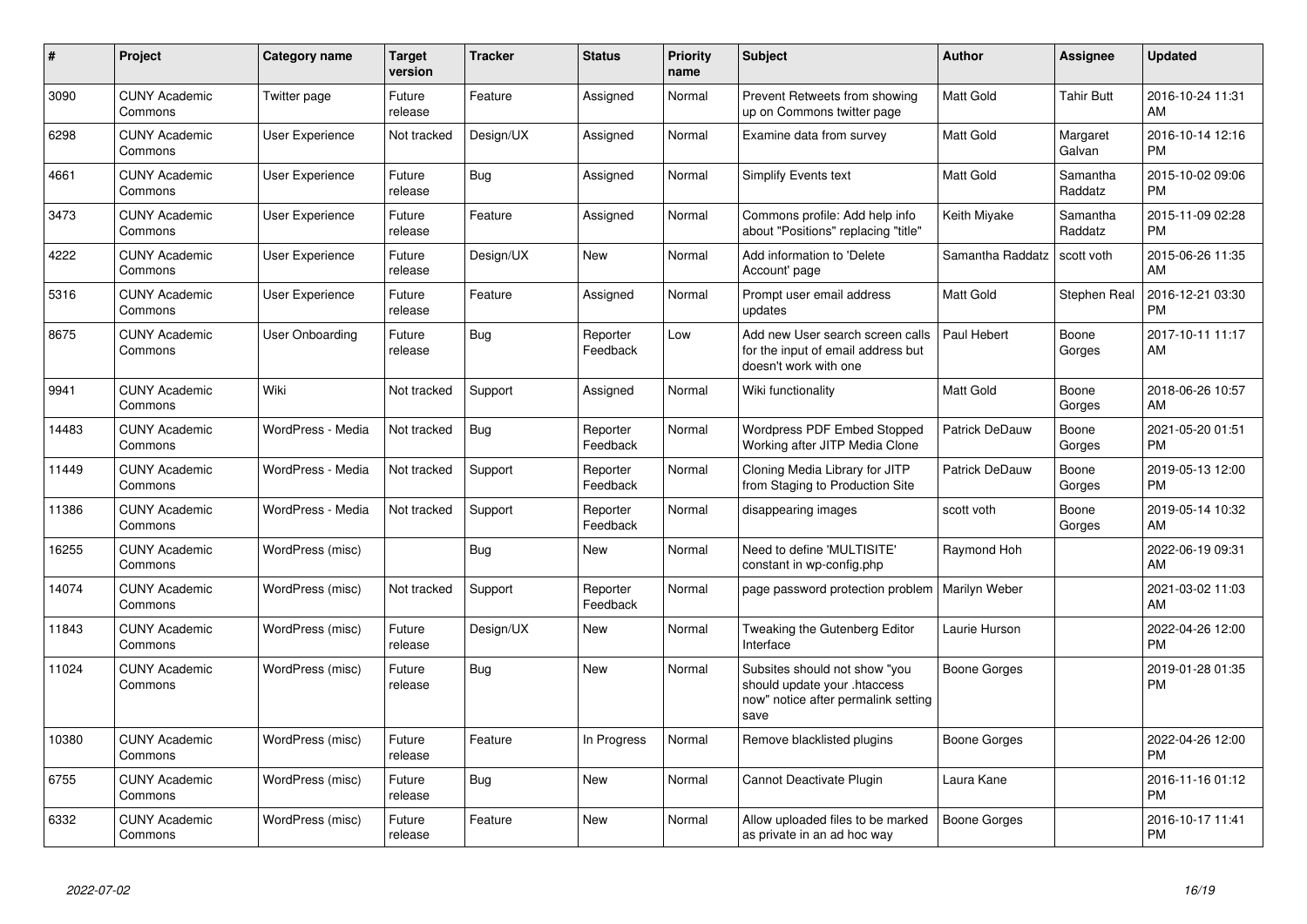| #     | Project                         | Category name            | <b>Target</b><br>version | <b>Tracker</b> | <b>Status</b>        | <b>Priority</b><br>name | <b>Subject</b>                                                                            | <b>Author</b>           | Assignee            | <b>Updated</b>                |
|-------|---------------------------------|--------------------------|--------------------------|----------------|----------------------|-------------------------|-------------------------------------------------------------------------------------------|-------------------------|---------------------|-------------------------------|
| 15767 | <b>CUNY Academic</b><br>Commons | WordPress (misc)         |                          | Support        | <b>New</b>           | Normal                  | Site loading slowly                                                                       | scott voth              | Boone<br>Gorges     | 2022-04-04 08:56<br><b>PM</b> |
| 14113 | <b>CUNY Academic</b><br>Commons | WordPress (misc)         | Future<br>release        | Bug            | Hold                 | Normal                  | Block Editor Not Working on this<br>page - Json error                                     | scott voth              | Boone<br>Gorges     | 2021-03-05 11:01<br>AM        |
| 13835 | <b>CUNY Academic</b><br>Commons | WordPress (misc)         | Future<br>release        | Feature        | New                  | Normal                  | Allow OneSearch widget to have<br>'CUNY' as campus                                        | Boone Gorges            | Boone<br>Gorges     | 2021-11-19 12:39<br><b>PM</b> |
| 10040 | <b>CUNY Academic</b><br>Commons | WordPress (misc)         | Not tracked              | <b>Bug</b>     | Reporter<br>Feedback | Normal                  | User doesn't see full list of themes                                                      | <b>Matt Gold</b>        | Boone<br>Gorges     | 2018-07-25 10:12<br>AM        |
| 3759  | <b>CUNY Academic</b><br>Commons | WordPress (misc)         | Future<br>release        | Feature        | Assigned             | Normal                  | Review Interface for Adding Users<br>to Blogs                                             | <b>Matt Gold</b>        | Boone<br>Gorges     | 2015-03-24 05:52<br><b>PM</b> |
| 1508  | <b>CUNY Academic</b><br>Commons | WordPress (misc)         | Future<br>release        | Feature        | Assigned             | Normal                  | Share login cookies across<br>mapped domains                                              | Boone Gorges            | Boone<br>Gorges     | 2012-07-02 12:12<br><b>PM</b> |
| 287   | <b>CUNY Academic</b><br>Commons | WordPress (misc)         | Future<br>release        | Feature        | Assigned             | Normal                  | Create troubleshooting tool for<br>account sign-up                                        | <b>Matt Gold</b>        | Boone<br>Gorges     | 2015-11-09 06:17<br><b>PM</b> |
| 365   | <b>CUNY Academic</b><br>Commons | WordPress (misc)         | Future<br>release        | Feature        | Assigned             | Normal                  | <b>Create Mouseover Tooltips</b><br>throughout Site                                       | <b>Matt Gold</b>        | Chris Stein         | 2015-11-09 06:18<br><b>PM</b> |
| 2167  | <b>CUNY Academic</b><br>Commons | WordPress (misc)         | Future<br>release        | Bug            | Assigned             | Normal                  | <b>CAC-Livestream Plugin Issues</b>                                                       | Michael Smith           | Dominic<br>Giglio   | 2015-01-02 03:06<br><b>PM</b> |
| 3657  | <b>CUNY Academic</b><br>Commons | WordPress (misc)         | Not tracked              | Feature        | <b>New</b>           | Normal                  | Create alert for GC email<br>addresses                                                    | Matt Gold               | Matt Gold           | 2016-04-14 11:29<br><b>PM</b> |
| 2175  | <b>CUNY Academic</b><br>Commons | WordPress (misc)         | Not tracked              | Support        | Assigned             | Normal                  | Subscibe 2 vs. Jetpack<br>subscription options                                            | local admin             | Matt Gold           | 2016-01-26 04:58<br><b>PM</b> |
| 16245 | <b>CUNY Academic</b><br>Commons | WordPress (misc)         |                          | Bug            | Reporter<br>Feedback | Normal                  | Save Button missing on<br><b>WordPress Profile page</b>                                   | scott voth              | Raymond<br>Hoh      | 2022-06-16 03:09<br><b>PM</b> |
| 14983 | <b>CUNY Academic</b><br>Commons | WordPress (misc)         | Not tracked              | Support        | Reporter<br>Feedback | Normal                  | "Read More" tag not working                                                               | Rebecca Krisel          | Raymond<br>Hoh      | 2021-11-23 01:17<br><b>PM</b> |
| 11624 | <b>CUNY Academic</b><br>Commons | WordPress (misc)         | Not tracked              | Support        | <b>New</b>           | Normal                  | Change pages into posts or swap<br>database for a Commons site?                           | Stephen Klein           | Raymond<br>Hoh      | 2019-07-09 11:04<br>AM        |
| 9346  | <b>CUNY Academic</b><br>Commons | WordPress (misc)         | Not tracked              | Bug            | <b>New</b>           | Normal                  | Clone cetls.bmcc.cuny.edu for<br>development                                              | Owen Roberts            | Raymond<br>Hoh      | 2018-03-06 05:35<br><b>PM</b> |
| 4388  | <b>CUNY Academic</b><br>Commons | WordPress (misc)         | Future<br>release        | Bug            | Assigned             | Normal                  | Repeated request for<br>authentication.                                                   | Alice.Lynn<br>McMichael | Raymond<br>Hoh      | 2015-08-11 07:35<br><b>PM</b> |
| 1105  | <b>CUNY Academic</b><br>Commons | WordPress (misc)         | Future<br>release        | Feature        | Assigned             | Normal                  | Rephrase Blog Privacy Options                                                             | <b>Matt Gold</b>        | Samantha<br>Raddatz | 2015-11-09 06:19<br><b>PM</b> |
| 636   | <b>CUNY Academic</b><br>Commons | WordPress (misc)         | Not tracked              | Support        | Assigned             | Normal                  | Create Lynda.com-like Table of<br><b>Contents for Prospective Tutorial</b><br>Screencasts | Matt Gold               | scott voth          | 2016-02-23 03:12<br><b>PM</b> |
| 16314 | <b>CUNY Academic</b><br>Commons | <b>WordPress Plugins</b> |                          | Feature        | <b>New</b>           | Normal                  | Install Multicollab plug-in?                                                              | Raffi<br>Khatchadourian |                     | 2022-06-29 03:44<br><b>PM</b> |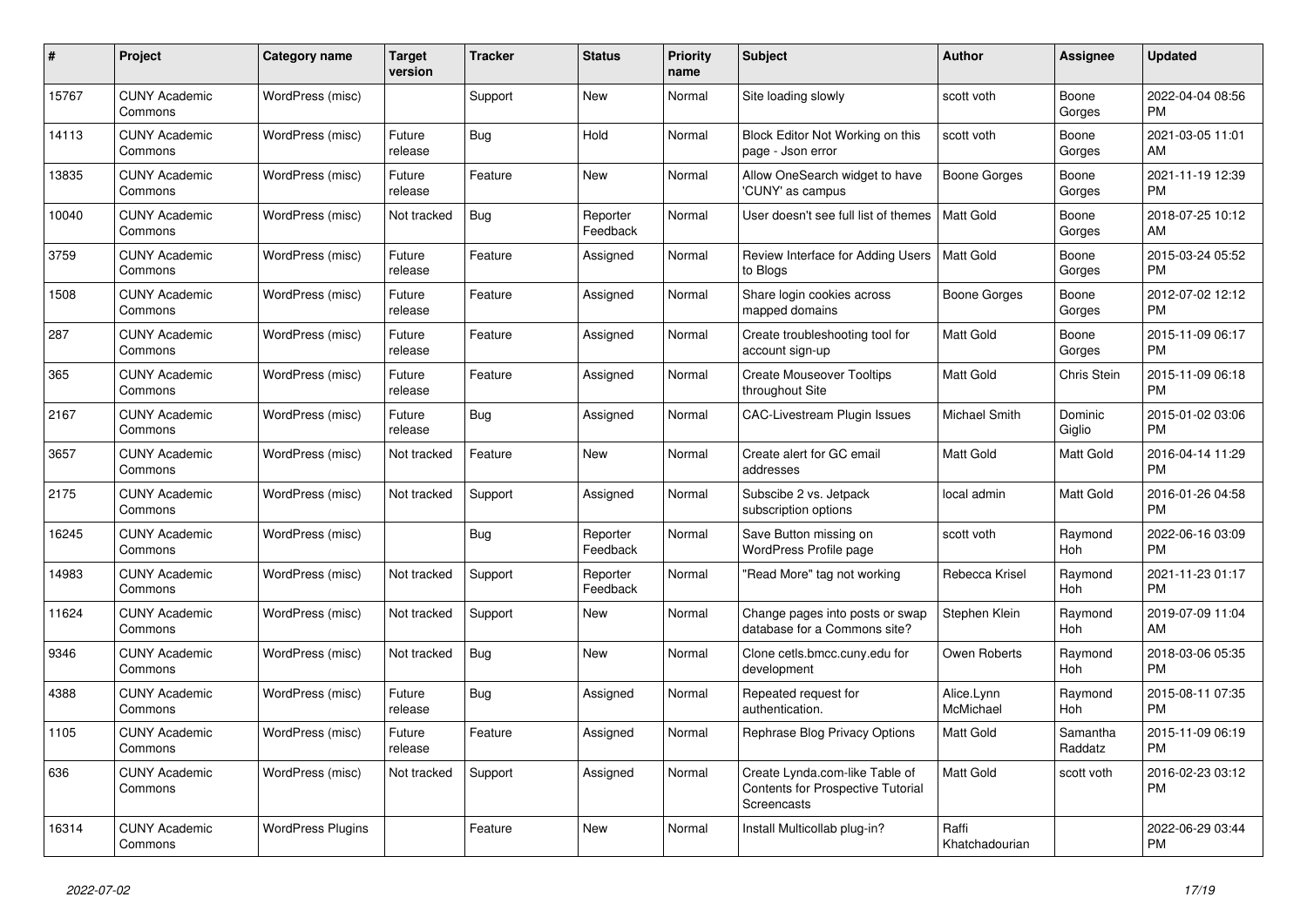| #     | Project                         | <b>Category name</b>     | <b>Target</b><br>version | <b>Tracker</b> | <b>Status</b>        | <b>Priority</b><br>name | <b>Subject</b>                                                     | <b>Author</b>           | <b>Assignee</b>   | <b>Updated</b>                |
|-------|---------------------------------|--------------------------|--------------------------|----------------|----------------------|-------------------------|--------------------------------------------------------------------|-------------------------|-------------------|-------------------------------|
| 12573 | <b>CUNY Academic</b><br>Commons | <b>WordPress Plugins</b> | Future<br>release        | Bug            | <b>New</b>           | Normal                  | <b>CommentPress Core Issues</b>                                    | scott voth              |                   | 2020-03-24 04:32<br><b>PM</b> |
| 11788 | <b>CUNY Academic</b><br>Commons | <b>WordPress Plugins</b> | Future<br>release        | Support        | Reporter<br>Feedback | Normal                  | Plugin Request - Browse Aloud                                      | scott voth              |                   | 2019-09-24 08:42<br>AM        |
| 11415 | <b>CUNY Academic</b><br>Commons | <b>WordPress Plugins</b> | Not tracked              | <b>Bug</b>     | Reporter<br>Feedback | Normal                  | <b>Blog Subscriptions in Jetpack</b>                               | Laurie Hurson           |                   | 2019-05-14 10:34<br>AM        |
| 11120 | <b>CUNY Academic</b><br>Commons | <b>WordPress Plugins</b> | Not tracked              | Bug            | Reporter<br>Feedback | Normal                  | Events Manager Events Not<br>Showing Up                            | Mark Webb               |                   | 2019-02-27 04:10<br><b>PM</b> |
| 6356  | <b>CUNY Academic</b><br>Commons | <b>WordPress Plugins</b> | Future<br>release        | <b>Bug</b>     | Reporter<br>Feedback | Low                     | Should Subscribe2 be<br>deprecated?                                | Luke Waltzer            |                   | 2017-03-20 12:20<br><b>PM</b> |
| 364   | <b>CUNY Academic</b><br>Commons | <b>WordPress Plugins</b> | Future<br>release        | Feature        | <b>New</b>           | Normal                  | <b>Bulletin Board</b>                                              | <b>Matt Gold</b>        |                   | 2015-01-05 08:50<br><b>PM</b> |
| 14987 | <b>CUNY Academic</b><br>Commons | <b>WordPress Plugins</b> | Future<br>release        | <b>Bug</b>     | New                  | Normal                  | Elementor update causes<br>database freeze-up                      | Boone Gorges            | Boone<br>Gorges   | 2021-11-29 12:02<br><b>PM</b> |
| 12121 | <b>CUNY Academic</b><br>Commons | <b>WordPress Plugins</b> | 2.0.3                    | Feature        | Reporter<br>Feedback | Normal                  | Embedding H5P Iframes on<br>Commons Site                           | Laurie Hurson           | Boone<br>Gorges   | 2022-06-29 11:32<br>AM        |
| 9947  | <b>CUNY Academic</b><br>Commons | <b>WordPress Plugins</b> | Future<br>release        | Feature        | Reporter<br>Feedback | Normal                  | Install H5P quiz plugin                                            | <b>Matt Gold</b>        | Boone<br>Gorges   | 2018-09-11 11:01<br>AM        |
| 9926  | <b>CUNY Academic</b><br>Commons | <b>WordPress Plugins</b> | Future<br>release        | Bug            | New                  | Normal                  | twitter-mentions-as-comments<br>cron jobs can run long             | Boone Gorges            | Boone<br>Gorges   | 2018-10-24 12:34<br><b>PM</b> |
| 9515  | <b>CUNY Academic</b><br>Commons | <b>WordPress Plugins</b> | Not tracked              | <b>Bug</b>     | Reporter<br>Feedback | Normal                  | Text to Speech plugin - "More<br>Slowly" checkbox not working      | scott voth              | Boone<br>Gorges   | 2018-06-13 02:26<br><b>PM</b> |
| 9289  | <b>CUNY Academic</b><br>Commons | <b>WordPress Plugins</b> | Future<br>release        | <b>Bug</b>     | Reporter<br>Feedback | Normal                  | Email Users Plugin                                                 | Laurie Hurson           | Boone<br>Gorges   | 2018-10-24 12:34<br><b>PM</b> |
| 9211  | <b>CUNY Academic</b><br>Commons | <b>WordPress Plugins</b> | Future<br>release        | Support        | Reporter<br>Feedback | Normal                  | Auto-Role Setting in Forum Plugin<br><b>Causing Some Confusion</b> | Luke Waltzer            | Boone<br>Gorges   | 2018-03-13 11:44<br>AM        |
| 2223  | <b>CUNY Academic</b><br>Commons | <b>WordPress Plugins</b> | Future<br>release        | Feature        | Assigned             | Low                     | Add Participad to the CUNY<br><b>Academic Commons</b>              | Matt Gold               | Boone<br>Gorges   | 2014-09-17 10:03<br><b>PM</b> |
| 1562  | <b>CUNY Academic</b><br>Commons | <b>WordPress Plugins</b> | Future<br>release        | Feature        | Assigned             | Low                     | Play with NYT Collaborative<br><b>Authoring Tool</b>               | <b>Matt Gold</b>        | Boone<br>Gorges   | 2015-01-05 08:47<br><b>PM</b> |
| 658   | <b>CUNY Academic</b><br>Commons | <b>WordPress Plugins</b> | Future<br>release        | Feature        | Assigned             | Normal                  | Rebulid Sitewide Tag Suggestion                                    | Matt Gold               | Boone<br>Gorges   | 2015-01-05 08:47<br><b>PM</b> |
| 8078  | <b>CUNY Academic</b><br>Commons | <b>WordPress Plugins</b> | Future<br>release        | System Upgrade | Assigned             | Normal                  | <b>CommentPress Updates</b>                                        | Margaret Galvan         | Christian<br>Wach | 2017-05-08 03:49<br><b>PM</b> |
| 11545 | <b>CUNY Academic</b><br>Commons | <b>WordPress Plugins</b> | Not tracked              | Support        | New                  | Normal                  | Twitter searches in WordPress                                      | Gina Cherry             | Matt Gold         | 2019-09-23 01:03<br><b>PM</b> |
| 8498  | <b>CUNY Academic</b><br>Commons | <b>WordPress Plugins</b> | Future<br>release        | Feature        | <b>New</b>           | Low                     | <b>Gravity Forms Email Users</b>                                   | Raffi<br>Khatchadourian | <b>Matt Gold</b>  | 2017-10-13 12:58<br>PM        |